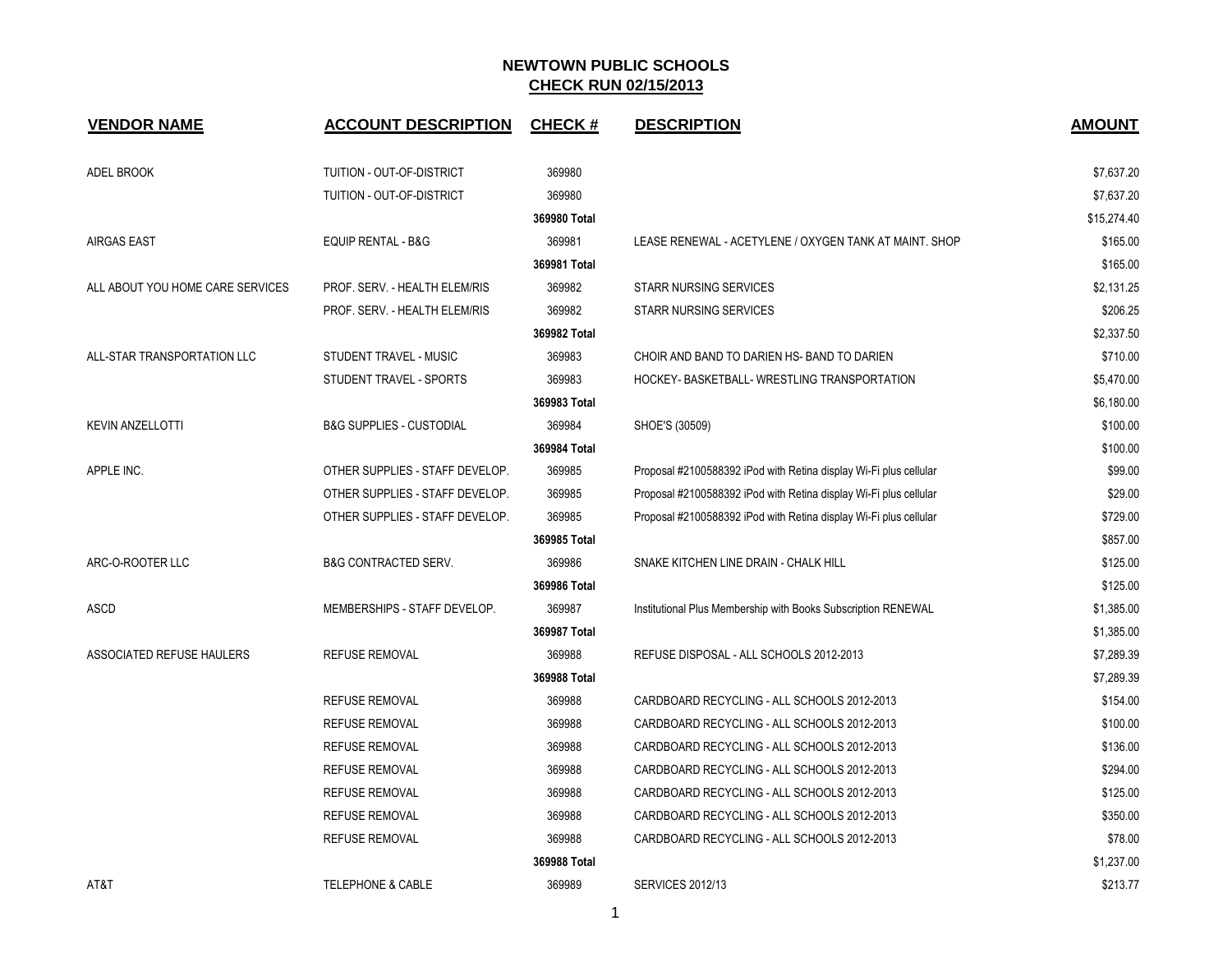| <b>VENDOR NAME</b>            | <b>ACCOUNT DESCRIPTION</b>      | <b>CHECK#</b> | <b>DESCRIPTION</b>                               | <b>AMOUNT</b> |
|-------------------------------|---------------------------------|---------------|--------------------------------------------------|---------------|
|                               |                                 | 369989 Total  |                                                  | \$213.77      |
| AUDIO VIDEO TECHNOLOGIES INC. | REPAIRS - INFO. TECH.           | 369990        | Move projector from room 27 to room 9 SHS        | \$185.00      |
|                               |                                 | 369990 Total  |                                                  | \$185.00      |
| AUTO HOME COMMERCIAL          | B. & G. REPAIRS - H.            | 369991        | CLOCK CIRCUIT BOARD REPAIR - HAW                 | \$844.27      |
|                               | B. & G. REPAIRS - RIS.          | 369991        | REPAIR BLUE / GREEN HOUSE PHONES - RIS           | \$2,867.39    |
|                               | B. & G. REPAIRS - H.S.          | 369991        | REPLACE CLOCKS - NHS                             | \$580.12      |
|                               |                                 | 369991 Total  |                                                  | \$4,291.78    |
| <b>BAGEL DELIGHT</b>          | OFF. SUPPLIES - SUPER.          | 369992        | SANDWICH'S                                       | \$275.00      |
|                               | OFF. SUPPLIES - BUS. SERV.      | 369992        | SANDWICH'S                                       | \$295.00      |
|                               |                                 | 369992 Total  |                                                  | \$570.00      |
| ANNETTE BARBOUR               | TRANS. - LOCAL SPECIAL ED       | 369993        | SERV 01/29/13 THRU 02/01/13                      | \$240.00      |
|                               | TRANS. - LOCAL SPECIAL ED       | 369993        | SERV 02/04/13 THRU 02/07/13                      | \$320.00      |
|                               |                                 | 369993 Total  |                                                  | \$560.00      |
| BERCHEM, MOSES & DEVLIN, P.C. | PROF. SERV. - SP. ED. LEGAL     | 369994        | <b>SERV</b>                                      | \$3,777.50    |
|                               |                                 | 369994 Total  |                                                  | \$3,777.50    |
| RONALD J. BIENKOWSKI          | STAFF TRAVEL - BUS, SERV.       | 369995        | MONTHLY TRAVEL 2012/13                           | \$300.00      |
|                               |                                 | 369995 Total  |                                                  | \$300.00      |
| <b>BILLINGS SPORTS INC.</b>   | INSTR. SUPPLIES - SPORTS        | 369996        | WRESTLING SINGLET'S AND LETTERING                | \$2,536.00    |
|                               |                                 | 369996 Total  |                                                  | \$2,536.00    |
| <b>BLICK ART MATERIALS</b>    | <b>INSTR. SUPPLIES - ART</b>    | 369997        | Assorted Art Supplies (See Attached)             | \$6.47        |
|                               | <b>INSTR. SUPPLIES - ART</b>    | 369997        | EPOXY, CEMENT, WOOD MANIKIN MALE FEMALE SEE CART | \$319.66      |
|                               |                                 | 369997 Total  |                                                  | \$326.13      |
| THE BOOKSOURCE                | TEXTBOOKS - CLASSROOM           | 369998        | Assorted Books-Brandi Oats (See Attached)        | \$1,398.21    |
|                               | <b>TEXTBOOKS - CLASSROOM</b>    | 369998        | Assorted Books-Brandi Oats (See Attached)        | \$532.20      |
|                               |                                 | 369998 Total  |                                                  | \$1,930.41    |
| <b>BSN SPORTS INC.</b>        | <b>INSTR. SUPPLIES - SPORTS</b> | 369999        | SLIP NOTT- BASE & PAD                            | \$214.99      |
|                               | INSTR. SUPPLIES - SPORTS        | 369999        | <b>BASE PADS</b>                                 | \$374.37      |
|                               |                                 | 369999 Total  |                                                  | \$589.36      |
| <b>BUG BUSTER INC.</b>        | <b>B&amp;G CONTRACTED SERV.</b> | 370000        | MONTHLY PEST CONTROL - ALL SCHOOLS 2012-2013     | \$73.42       |
|                               | <b>B&amp;G CONTRACTED SERV.</b> | 370000        | MONTHLY PEST CONTROL - ALL SCHOOLS 2012-2013     | \$74.69       |
|                               | <b>B&amp;G CONTRACTED SERV.</b> | 370000        | MONTHLY PEST CONTROL - ALL SCHOOLS 2012-2013     | \$73.42       |
|                               | B&G CONTRACTED SERV.            | 370000        | MONTHLY PEST CONTROL - ALL SCHOOLS 2012-2013     | \$75.52       |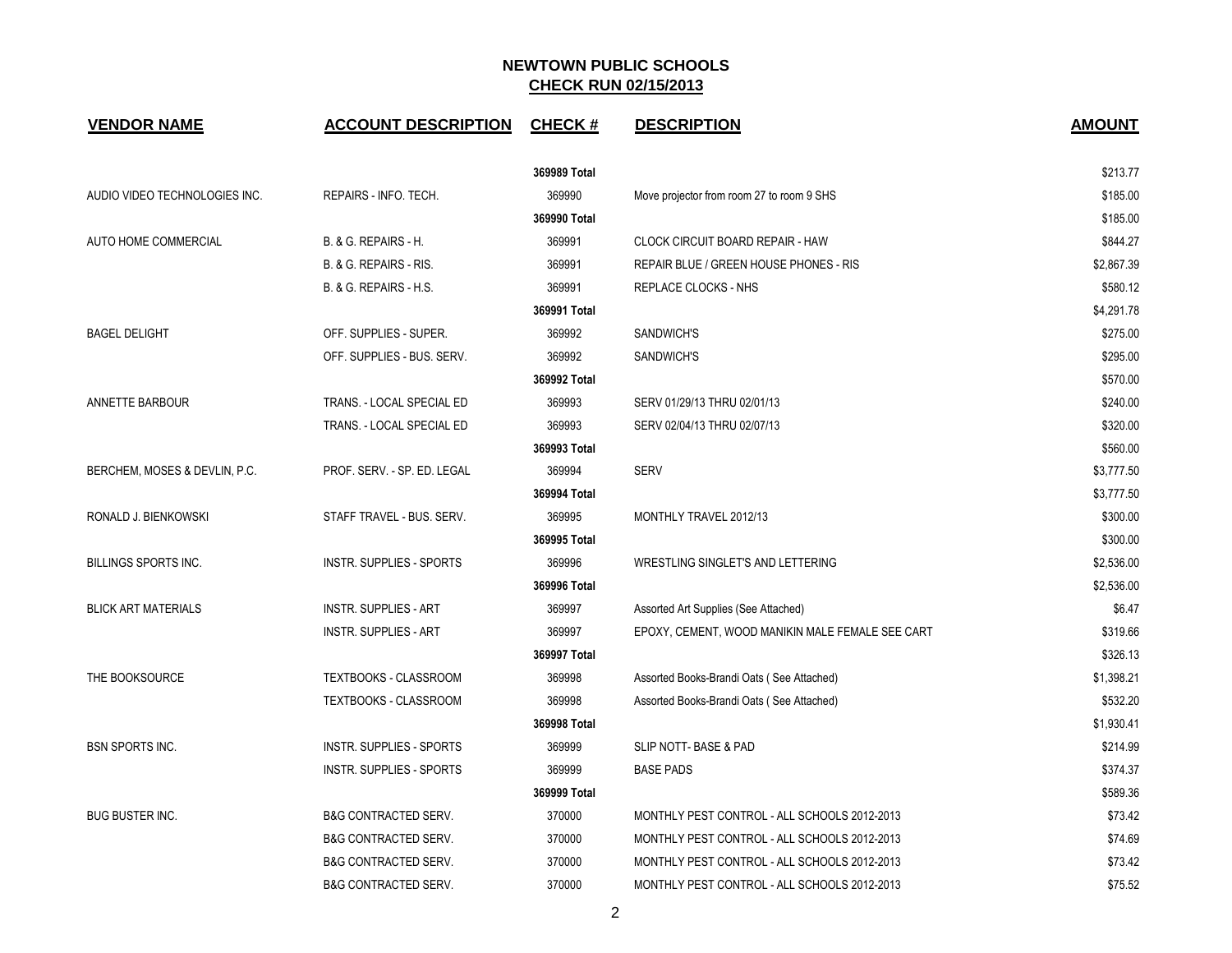| <b>VENDOR NAME</b>                  | <b>ACCOUNT DESCRIPTION</b>          | <b>CHECK#</b> | <b>DESCRIPTION</b>                           | <b>AMOUNT</b> |
|-------------------------------------|-------------------------------------|---------------|----------------------------------------------|---------------|
|                                     | <b>B&amp;G CONTRACTED SERV.</b>     | 370000        | MONTHLY PEST CONTROL - ALL SCHOOLS 2012-2013 | \$75.52       |
|                                     | <b>B&amp;G CONTRACTED SERV.</b>     | 370000        | MONTHLY PEST CONTROL - ALL SCHOOLS 2012-2013 | \$81.33       |
|                                     |                                     | 370000 Total  |                                              | \$453.90      |
| BUREAU OF EDUCATE & RESEARCH Inc.,. | <b>SUPPLIES - LIBRARY</b>           | 370001        | CD version of Peggy Sharp seminar            | \$125.00      |
|                                     | <b>SUPPLIES - LIBRARY</b>           | 370001        | Shipping & handling \$9.00                   | \$9.00        |
|                                     | STAFF TRAIN. - READING              | 370001        | Registration                                 | \$675.00      |
|                                     |                                     | 370001 Total  |                                              | \$809.00      |
| CAREY WIPER & SUPPLY CO.            | <b>B&amp;G SUPPLIES - CUSTODIAL</b> | 370002        | WIPING CLOTHS - CUST SUPPLIES                | \$1,564.80    |
|                                     |                                     | 370002 Total  |                                              | \$1,564.80    |
| NANCY CEDOR                         | STAFF TRAVEL - PUPIL SERV.          | 370003        | <b>TRAVEL WORKSHOP</b>                       | \$107.35      |
|                                     |                                     | 370003 Total  |                                              | \$107.35      |
| <b>CES</b>                          | TUITION - OUT-OF-DISTRICT           | 370004        | <b>TECH EVAL</b>                             | \$580.00      |
|                                     | REPAIRS - SP/HEAR.                  | 370004        | <b>TECH EVAL</b>                             | \$265.00      |
|                                     |                                     | 370004 Total  |                                              | \$845.00      |
| CHAINSAWS UNLIMITED, INC.           | <b>B&amp;G SUPPLIES - MAINT.</b>    | 370005        | SNOW BLOWER BELTS - MAINT SUPPLIES           | \$44.10       |
|                                     |                                     | 370005 Total  |                                              | \$44.10       |
| <b>CHARTER COMMUNICATIONS</b>       | <b>TELEPHONE &amp; CABLE</b>        | 370007        | <b>SERVICES 2012/13</b>                      | \$2,409.28    |
|                                     |                                     | 370007 Total  |                                              | \$2,409.28    |
|                                     | <b>TELEPHONE &amp; CABLE</b>        | 369601        | <b>SERVICES 2012/13</b>                      | (\$7,313.63)  |
|                                     |                                     | 369601 Total  |                                              | (\$7,313.63)  |
|                                     | <b>TELEPHONE &amp; CABLE</b>        | 370006        | <b>SERVICES 2012/13</b>                      | \$7,313.63    |
|                                     |                                     | 370006 Total  |                                              | \$7,313.63    |
| CATHERINE M. CINCOGRONO             | INSTR. SUPPLIES - READING           | 370008        | READING SUPPLIES                             | \$36.43       |
|                                     |                                     | 370008 Total  |                                              | \$36.43       |
| <b>CIRMA</b>                        | LIABILITY/UMBRELLA INS.             | 370009        | LAP REIMBURSABLE DED 2010-11                 | \$3,297.50    |
|                                     |                                     | 370009 Total  |                                              | \$3,297.50    |
| CONN MUSIC EDUCATORS ASSOCIATION    | MEMBERSHIPS - MUSIC                 | 370011        | PRE-REGISTRATION                             | \$150.00      |
|                                     |                                     | 370011 Total  |                                              | \$150.00      |
|                                     | MEMBERSHIPS - MUSIC                 | 370010        | EASTERN CONFERENCE DIVISION REGISTRATION     | \$150.00      |
|                                     |                                     | 370010 Total  |                                              | \$150.00      |
| <b>CORINNE COX</b>                  | TUTORS - HOMEBOUND                  | 370012        | SERV 01/22/13 THRU 02/01/13 15HR             | \$525.00      |
|                                     |                                     | 370012 Total  |                                              | \$525.00      |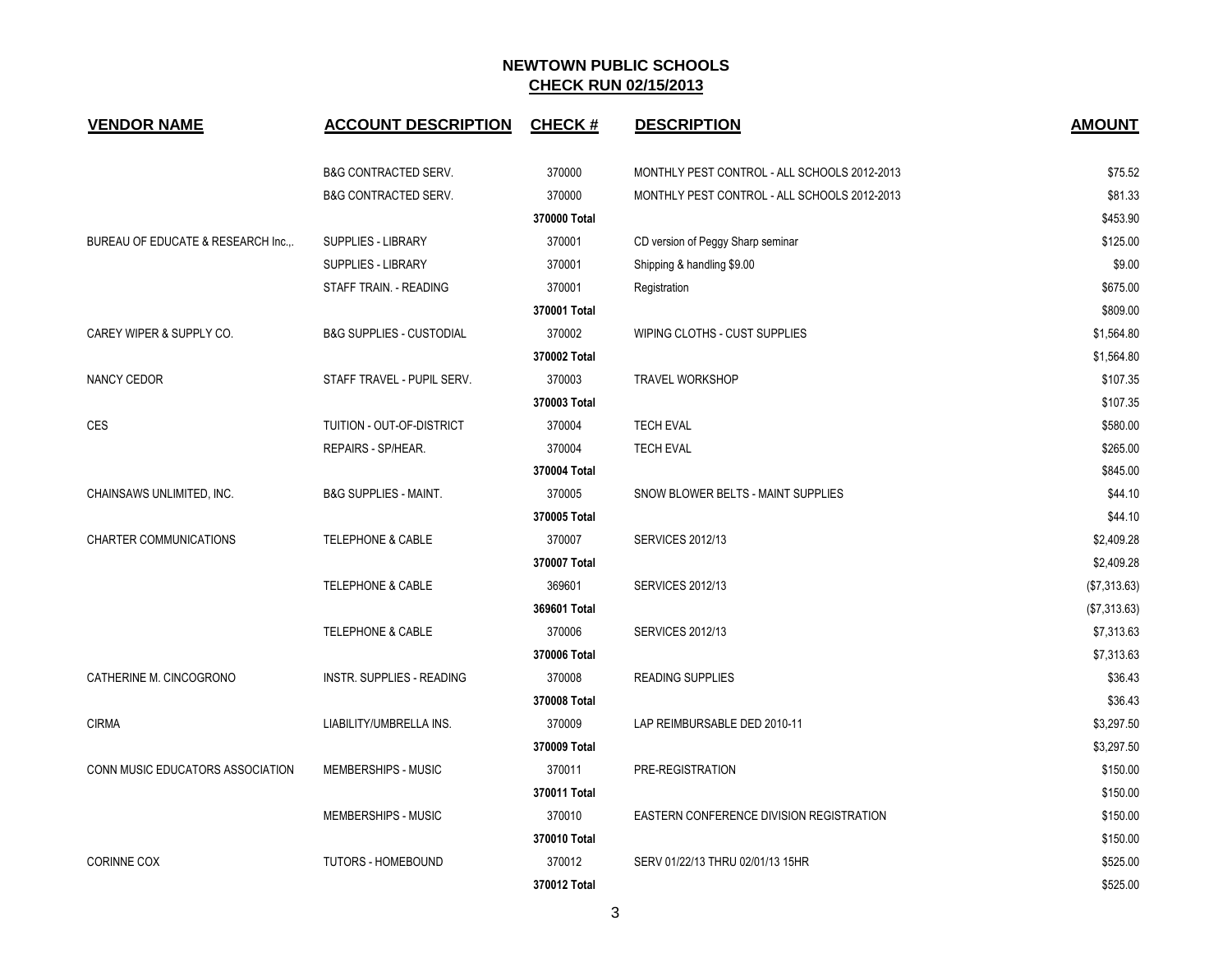| <b>VENDOR NAME</b>                 | <b>ACCOUNT DESCRIPTION</b>           | <b>CHECK#</b> | <b>DESCRIPTION</b>                                                 | <b>AMOUNT</b> |
|------------------------------------|--------------------------------------|---------------|--------------------------------------------------------------------|---------------|
| <b>CRYSTAL ROCK</b>                | INSTR. SUPPLIES - CLASSROOM          | 370013        | Delivery of 20 5-Gallon Water Bottles                              | \$72.00       |
|                                    | INSTR. SUPPLIES - CLASSROOM          | 370013        | Nine Months rental of water cooler/heater, No addt. S/H            | \$3.00        |
|                                    |                                      | 370013 Total  |                                                                    | \$75.00       |
|                                    | OFF. SUPPLIES - INFO. TECH.          | 370014        | Water for Technology -                                             | \$17.20       |
|                                    |                                      | 370014 Total  |                                                                    | \$17.20       |
| CHERYL S. DAMATO, LSR              | PROF. SERV. - SUPER.                 | 370015        | SERV 10/18/12 & 11/09/12                                           | \$912.50      |
|                                    |                                      | 370015 Total  |                                                                    | \$912.50      |
| DANDY DISTRIBUTORS INC.            | INSTR. SUPPLIES - LIFE MAN./CULINARY | 370016        | <b>CATERING SUPPLIES</b>                                           | \$418.71      |
|                                    | INSTR. SUPPLIES - LIFE MAN./CULINARY | 370016        | <b>CATERING SUPPLIES</b>                                           | \$167.33      |
|                                    | INSTR. SUPPLIES - LIFE MAN./CULINARY | 370016        | <b>CRATERING SUPPLIES</b>                                          | \$328.18      |
|                                    |                                      | 370016 Total  |                                                                    | \$914.22      |
| <b>STEPHEN DAWSON</b>              | STAFF TRAVEL - INFO. TECH.           | 370017        | TRAVEL JAN 2013                                                    | \$63.96       |
|                                    |                                      | 370017 Total  |                                                                    | \$63.96       |
| <b>DECK WORKS LLC</b>              | B. & G. REPAIRS - S.H.               | 370018        | RENO WORK (CARPENTRY) - CHALK HILL                                 | \$4,560.00    |
|                                    |                                      | 370018 Total  |                                                                    | \$4,560.00    |
| DEMCO Inc.                         | <b>SUPPLIES - LIBRARY</b>            | 370019        | Genre stickers for book collection and pencils.                    | \$119.00      |
|                                    |                                      | 370019 Total  |                                                                    | \$119.00      |
| DUGDALE AND KIBBEY CONSULTING Inc. | TECH. SOFTWARE - INFO. TECH.         | 370020        | District License for Green Globs and GraphingNO SHIPPING           | \$180.00      |
|                                    |                                      | 370020 Total  |                                                                    | \$180.00      |
| <b>CHARLES DUMAIS</b>              | STAFF TRAVEL - ADMIN.                | 370021        | TRAVEL TRI-STATE CONF.                                             | \$63.13       |
|                                    |                                      | 370021 Total  |                                                                    | \$63.13       |
| AMY DUMOCH, M.A. CCC-SLP           | CONTRACTED SERV. - SP/HEAR.          | 370022        | CONSULTATION SERVICES TO DISTRICT SLPs                             | \$350.00      |
|                                    |                                      | 370022 Total  |                                                                    | \$350.00      |
| <b>KURT ECKHARDT</b>               | <b>INSTR. SUPPLIES - MUSIC</b>       | 370023        | <b>BANDS SUPPLIES</b>                                              | \$221.15      |
|                                    |                                      | 370023 Total  |                                                                    | \$221.15      |
| EDUCATIONAL INNOVATIONS INC.       | INSTR. SUPPLIES - TECH. ED           | 370024        | Overlain Coil, Item HS-10                                          | \$199.95      |
|                                    | INSTR. SUPPLIES - TECH. ED           | 370024        | Comfort knob for Fire syringe, Item FIR-155                        | \$9.90        |
| EDUCATIONAL INNOVATIONS INC.       | INSTR. SUPPLIES - TECH. ED           | 370024        | 1 Liter Bottles (1 Dozen), Item Bot-6600                           | \$15.95       |
|                                    | INSTR. SUPPLIES - TECH. ED           | 370024        | Vortex Bottle connectors, Item SS-120                              | \$23.40       |
|                                    | INSTR. SUPPLIES - TECH. ED           | 370024        | Mini Steam Engine, Item ENG-200                                    | \$99.95       |
|                                    | INSTR. SUPPLIES - TECH. ED           | 370024        | Pit and Pendulum Item PIT-100. No shipping, Don Ramsey to pick up. | \$54.95       |
|                                    |                                      | 370024 Total  |                                                                    | \$404.10      |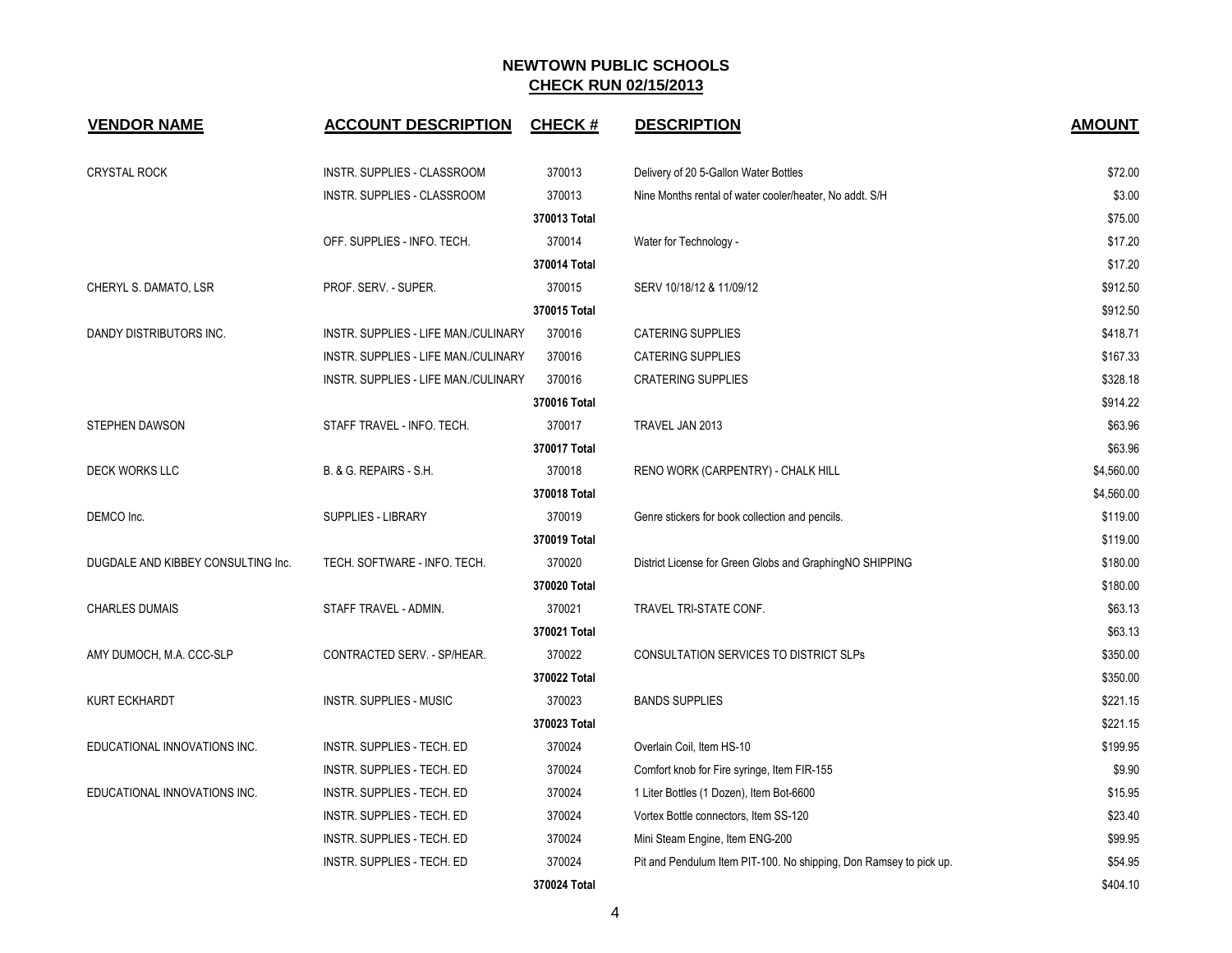| <b>VENDOR NAME</b>            | <b>ACCOUNT DESCRIPTION</b>    | <b>CHECK#</b> | <b>DESCRIPTION</b>                                       | <b>AMOUNT</b> |
|-------------------------------|-------------------------------|---------------|----------------------------------------------------------|---------------|
| EQUIP CORPORATION             | <b>EQUIP RENTAL - B&amp;G</b> | 370025        | STORAGE CONTAINER RENTAL AT NHS - 2012-2013 (UNIT E-726) | \$75.00       |
|                               | EQUIP RENTAL - SPORTS         | 370025        | <b>CONTAINER RENTALS</b>                                 | \$75.00       |
|                               | EQUIP RENTAL - SPORTS         | 370025        | <b>CONTAINER RENTALS</b>                                 | \$95.00       |
|                               | EQUIP RENTAL - SPORTS         | 370025        | <b>CONTAINER RENTALS</b>                                 | \$75.00       |
|                               |                               | 370025 Total  |                                                          | \$320.00      |
| <b>EXCEL TUTORING LLC</b>     | <b>TUTORS - HOMEBOUND</b>     | 370026        | HOMEBOUND TUTORING                                       | \$160.00      |
|                               | <b>TUTORS - HOMEBOUND</b>     | 370026        | <b>HOMEBOUND TUTORING</b>                                | \$70.00       |
|                               | <b>TUTORS - HOMEBOUND</b>     | 370026        | <b>HOMEBOUND TUTORING</b>                                | \$75.00       |
|                               | TUTORS - HOMEBOUND            | 370026        | <b>HOMEBOUND TUTORING</b>                                | \$460.00      |
|                               | TUTORS - HOMEBOUND            | 370026        | HOMEBOUND TUTORING                                       | \$992.50      |
|                               | <b>TUTORS - HOMEBOUND</b>     | 370026        | <b>HOMEBOUND TUTORING</b>                                | \$30.00       |
|                               |                               | 370026 Total  |                                                          | \$1,787.50    |
| <b>FAIR AUTO SUPPLY</b>       | <b>REPAIRS - MAINT.</b>       | 370027        | MAINT VEHICLE REPAIR PARTS 2012-2013                     | \$101.78      |
|                               | <b>REPAIRS - MAINT.</b>       | 370027        | MAINT VEHICLE REPAIR PARTS 2012-2013                     | \$7.99        |
|                               | REPAIRS - MAINT.              | 370027        | MAINT VEHICLE REPAIR PARTS 2012-2013                     | \$63.75       |
|                               | <b>REPAIRS - MAINT.</b>       | 370027        | MAINT VEHICLE REPAIR PARTS 2012-2013                     | \$93.35       |
|                               | <b>REPAIRS - MAINT.</b>       | 370027        | MAINT VEHICLE REPAIR PARTS 2012-2013                     | \$17.97       |
|                               | <b>REPAIRS - MAINT.</b>       | 370027        | MAINT VEHICLE REPAIR PARTS 2012-2013                     | \$2.83        |
|                               | <b>REPAIRS - MAINT.</b>       | 370027        | MAINT VEHICLE REPAIR PARTS 2012-2013                     | (\$22.49)     |
|                               | <b>REPAIRS - MAINT.</b>       | 370027        | MAINT VEHICLE REPAIR PARTS 2012-2013                     | \$17.98       |
|                               | <b>REPAIRS - MAINT.</b>       | 370027        | MAINT VEHICLE REPAIR PARTS 2012-2013                     | \$22.39       |
|                               | <b>REPAIRS - MAINT.</b>       | 370027        | MAINT VEHICLE REPAIR PARTS 2012-2013                     | \$24.98       |
|                               | <b>REPAIRS - MAINT.</b>       | 370027        | MAINT VEHICLE REPAIR PARTS 2012-2013                     | \$55.05       |
|                               | <b>REPAIRS - MAINT.</b>       | 370027        | MAINT VEHICLE REPAIR PARTS 2012-2013                     | \$11.63       |
|                               | <b>REPAIRS - MAINT.</b>       | 370027        | MAINT VEHICLE REPAIR PARTS 2012-2013                     | \$129.78      |
|                               |                               | 370027 Total  |                                                          | \$526.99      |
| LORRAINE D. FOSTER DAY SCHOOL | TUITION - OUT-OF-DISTRICT     | 370028        |                                                          | \$4,699.99    |
|                               | TUITION - OUT-OF-DISTRICT     | 370028        |                                                          | \$4,699.99    |
|                               |                               | 370028 Total  |                                                          | \$9,399.98    |
| THE FOUNDATION SCHOOL         | TUITION - OUT-OF-DISTRICT     | 370029        |                                                          | \$24,000.00   |
|                               | TUITION - OUT-OF-DISTRICT     | 370029        |                                                          | \$6,000.00    |
|                               |                               | 370029 Total  |                                                          | \$30,000.00   |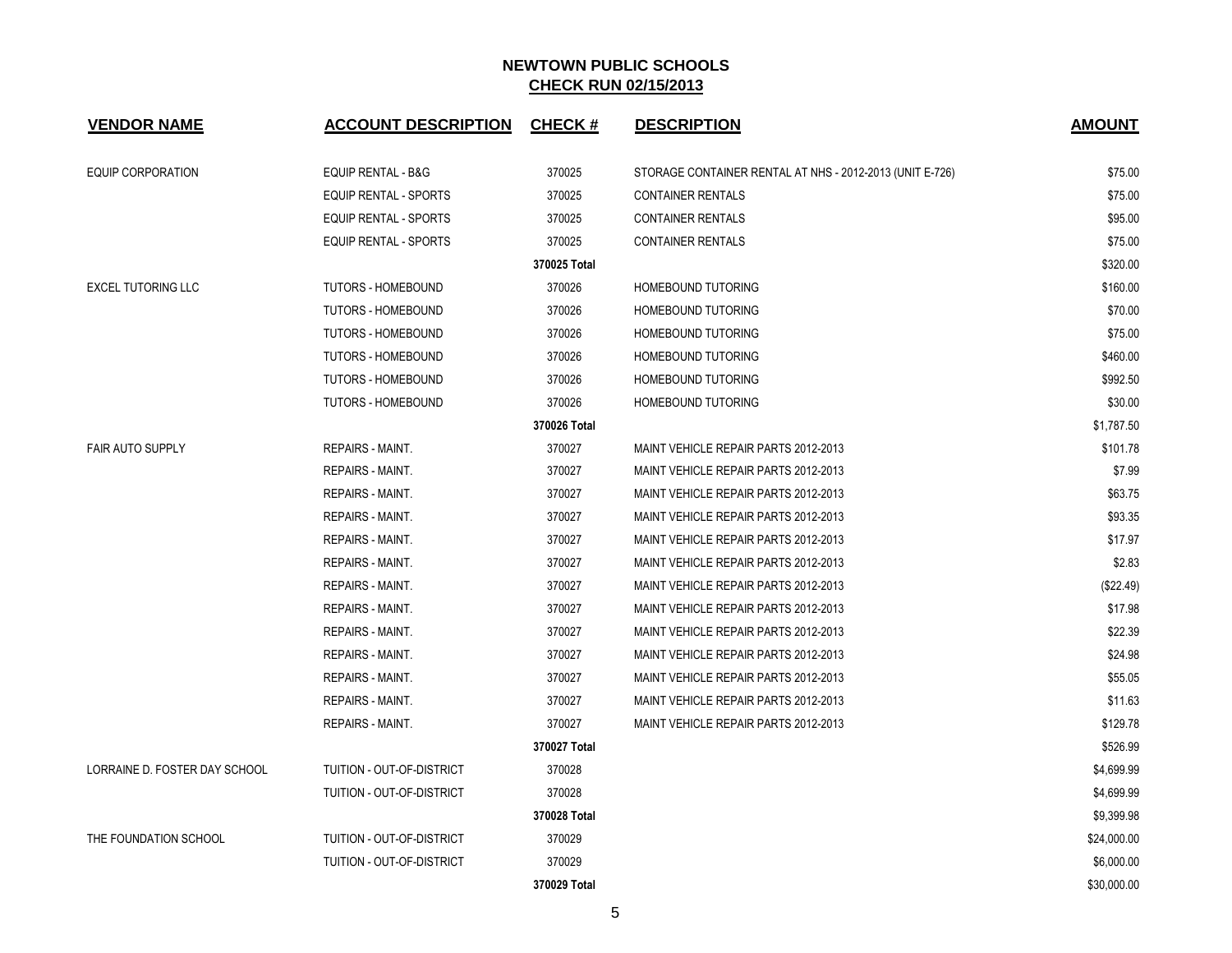| <b>VENDOR NAME</b>                          | <b>ACCOUNT DESCRIPTION</b>          | <b>CHECK#</b> | <b>DESCRIPTION</b>                                                | <b>AMOUNT</b> |
|---------------------------------------------|-------------------------------------|---------------|-------------------------------------------------------------------|---------------|
| <b>BARBARA GASPARINE</b>                    | OFF. SUPPLIES - ADMIN.              | 370030        | <b>FOOD</b>                                                       | \$111.98      |
|                                             |                                     | 370030 Total  |                                                                   | \$111.98      |
| DR. LINDA A. GEJDA                          | STAFF TRAVEL - SUPER.               | 370031        | MONTHLY TRAVEL 2012/13                                            | \$300.00      |
|                                             |                                     | 370031 Total  |                                                                   | \$300.00      |
| <b>GERONNURSING &amp; RESPITE CARE INC.</b> | PROF. SERV. - HEALTH ELEM/RIS       | 370032        | <b>STARR SERVICES</b>                                             | \$1,935.76    |
|                                             | PROF. SERV. - HEALTH ELEM/RIS       | 370032        | <b>STARR SERVICES</b>                                             | \$1,785.57    |
|                                             |                                     | 370032 Total  |                                                                   | \$3,721.33    |
| <b>GIA PUBLICATIONS INC.</b>                | <b>INSTR. SUPPLIES - MUSIC</b>      | 370033        | Amman complete kit, Item G-3372K                                  | \$70.00       |
|                                             | INSTR. SUPPLIES - MUSIC             | 370033        | ammo scoring Mask, Item G-33725                                   | \$23.98       |
|                                             | INSTR. SUPPLIES - MUSIC             | 370033        | Kit, Harmonic Improve Readiness/Rhythm Readiness                  | \$110.00      |
|                                             | INSTR. SUPPLIES - MUSIC             | 370033        | Developing musicianship through improvisation book 3, Item G7902  | \$34.95       |
|                                             | <b>INSTR. SUPPLIES - MUSIC</b>      | 370033        | Developing musicianship through improvisation Book 3, Item S7901  | \$34.95       |
|                                             | <b>INSTR. SUPPLIES - MUSIC</b>      | 370033        | Developing musicianship through Improvisation, Book 2, Item G7894 | \$34.95       |
| <b>GIA PUBLICATIONS INC.</b>                | INSTR. SUPPLIES - MUSIC             | 370033        | Developing Musicianship through improvisation book 2 Item G7893   | \$34.95       |
|                                             |                                     | 370033 Total  |                                                                   | \$343.78      |
| <b>MEGHAN GLYNN</b>                         | STAFF TRAVEL - PUPIL SERV.          | 370034        | TRAVEL DEC 2012 THRU JAN 2013                                     | \$61.27       |
|                                             |                                     | 370034 Total  |                                                                   | \$61.27       |
| GOLDIE AND LIBRO MUSIC CENTER LLC           | <b>REPAIRS - MUSIC</b>              | 370035        | <b>REPAIRS OF INSTRUMENTS</b>                                     | \$250.00      |
|                                             |                                     | 370035 Total  |                                                                   | \$250.00      |
| <b>GOODWILL</b>                             | PROF. SERV. - TRANSITIONAL          | 370036        | <b>TRANSITION SERVICES SUMMER</b>                                 | \$1,191.39    |
|                                             |                                     | 370036 Total  |                                                                   | \$1,191.39    |
| GOOGLE, INC.                                | CONTRACTED SERV. - INFO. TECH.      | 370037        | Additional Users for Google Archiving NO SHIPPING                 | \$4.58        |
|                                             |                                     | 370037 Total  |                                                                   | \$4.58        |
| <b>GRAINGER</b>                             | <b>B&amp;G SUPPLIES - MAINT.</b>    | 370038        | SERVICE CART / WRENCH SET - MAINT SUPPLIES                        | \$273.45      |
|                                             |                                     | 370038 Total  |                                                                   | \$273.45      |
| <b>TRENT HARRISON</b>                       | <b>INSTR. SUPPLIES - SCIENCE</b>    | 370039        | BATT, HEAT GUNS & NITRILE GLOVES                                  | \$77.90       |
|                                             |                                     | 370039 Total  |                                                                   | \$77.90       |
| HARVARD EDUCATION LETTER                    | OFF. SUPPLIES - ADMIN.              | 370040        | Harvard Education Letter - Subscription - included shipping       | \$29.25       |
|                                             |                                     | 370040 Total  |                                                                   | \$29.25       |
| HAT CITY PAPER & SUPPLY CO.                 | <b>B&amp;G SUPPLIES - CUSTODIAL</b> | 370041        | HAND CLEANER / SPONGES / DISINFECTANT - CUST SUPPLIES             | \$3,742.92    |
|                                             |                                     | 370041 Total  |                                                                   | \$3,742.92    |
| MICHELLE HISCAVICH                          | MEMBERSHIPS - ADMIN.                | 370042        | <b>MEMBERSHIP NAFME</b>                                           | \$117.00      |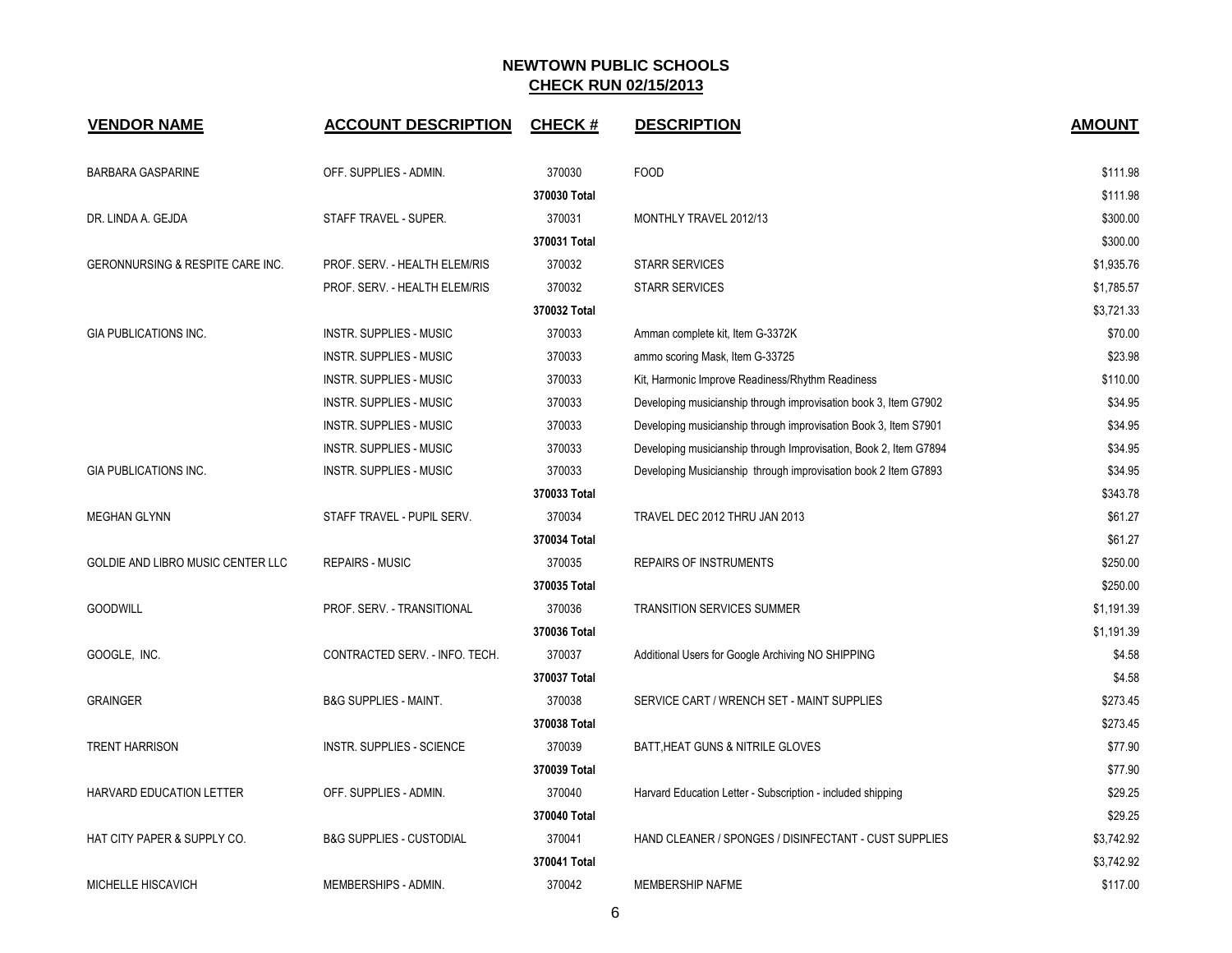| <b>VENDOR NAME</b>                                            | <b>ACCOUNT DESCRIPTION</b>          | <b>CHECK#</b> | <b>DESCRIPTION</b>                        | <b>AMOUNT</b> |
|---------------------------------------------------------------|-------------------------------------|---------------|-------------------------------------------|---------------|
|                                                               |                                     | 370042 Total  |                                           | \$117.00      |
| HUSSEY SEATING COMPANY                                        | <b>B&amp;G CONTRACTED SERV.</b>     | 370043        | INSPECT&SVC A/B WING GYM EQUIP - NMS      | \$2,499.00    |
|                                                               | <b>B&amp;G CONTRACTED SERV.</b>     | 370043        | INSPECT&SVC A/B WING GYM EQUIP - NMS      | \$2,050.00    |
|                                                               |                                     | 370043 Total  |                                           | \$4,549.00    |
| HYDRO TECHNOLOGIES, INC.                                      | PROF. SERV. - B. & G.               | 370044        | <b>BACTERIA WATER TESTING - HOM</b>       | \$309.00      |
|                                                               |                                     | 370044 Total  |                                           | \$309.00      |
| INTERNATIONAL SOCCER & RUGBY IMPORTS INSTR. SUPPLIES - SPORTS |                                     | 370045        | SOCCER JERSEYS AND SOCKS AND SHORTS       | \$3,615.90    |
|                                                               |                                     | 370045 Total  |                                           | \$3,615.90    |
| <b>ISTE</b>                                                   | MEMBERSHIPS - INFO. TECH.           | 370046        | Membership to ISTE                        | \$105.00      |
|                                                               |                                     | 370046 Total  |                                           | \$105.00      |
| <b>LISA JOHNS</b>                                             | STAFF TRAVEL - INFO. TECH.          | 370047        | TRAVEL JAN 2013                           | \$45.88       |
|                                                               |                                     | 370047 Total  |                                           | \$45.88       |
| RACHEL KALISH                                                 | PROF. SERV. - SP/HEAR.              | 370048        | STARR SPEECH SERVICES 10HRS/WK X 37 WKS   | \$1,680.00    |
|                                                               |                                     | 370048 Total  |                                           | \$1,680.00    |
| KAMCO SUPPLY CORP OF NEW ENGLAND                              | <b>B&amp;G SUPPLIES - MAINT.</b>    | 370049        | LATH DRILLPNT SCREWS -MAINT SUPPLIES      | (\$20.57)     |
|                                                               | <b>B&amp;G SUPPLIES - MAINT.</b>    | 370049        | LATH DRILLPNT SCREWS -MAINT SUPPLIES      | \$41.14       |
|                                                               |                                     | 370049 Total  |                                           | \$20.57       |
| KINSLEY POWER SYSTEMS                                         | B. & G. REPAIRS - M.G.              | 370050        | <b>GENERATOR REPAIR - MG</b>              | \$565.12      |
|                                                               |                                     | 370050 Total  |                                           | \$565.12      |
| PAM KOHN                                                      | INSTR. SUPPLIES - READING           | 370051        | <b>MEETING SUPPLIES</b>                   | \$36.64       |
|                                                               | <b>INSTR. SUPPLIES - READING</b>    | 370051        | <b>READ SUPPLIES</b>                      | \$73.31       |
|                                                               |                                     | 370051 Total  |                                           | \$109.95      |
| H. KREVIT & COMPANY, Inc.                                     | <b>B&amp;G SUPPLIES - CUSTODIAL</b> | 370052        | POOL CHLORINE - NHS                       | (\$300.00)    |
|                                                               | <b>B&amp;G SUPPLIES - CUSTODIAL</b> | 370052        | POOL CHLORINE - NHS                       | \$878.33      |
|                                                               |                                     | 370052 Total  |                                           | \$578.33      |
| <b>KURTZ BROS</b>                                             | INSTR. SUPPLIES - CLASSROOM         | 370053        | Manila clasp envelopes, Item 17045, 6x9   | \$84.00       |
|                                                               | <b>INSTR. SUPPLIES - CLASSROOM</b>  | 370053        | Manila clasp envelopes, 10x13             | \$13.10       |
|                                                               |                                     | 370053 Total  |                                           | \$97.10       |
| LACROSSE UNLIMITED TEAM SALES                                 | INSTR. SUPPLIES - SPORTS            | 370054        | SOFT GOODS-PANELS PRO TUFF D-CUT STICKERS | \$200.00      |
|                                                               | INSTR. SUPPLIES - SPORTS            | 370054        | SOFT GOOD JERSEY                          | \$843.20      |
|                                                               | INSTR. SUPPLIES - SPORTS            | 370054        | SOFT GOODS JERSEY ROYAL WHITE             | \$843.20      |
|                                                               |                                     | 370054 Total  |                                           | \$1,886.40    |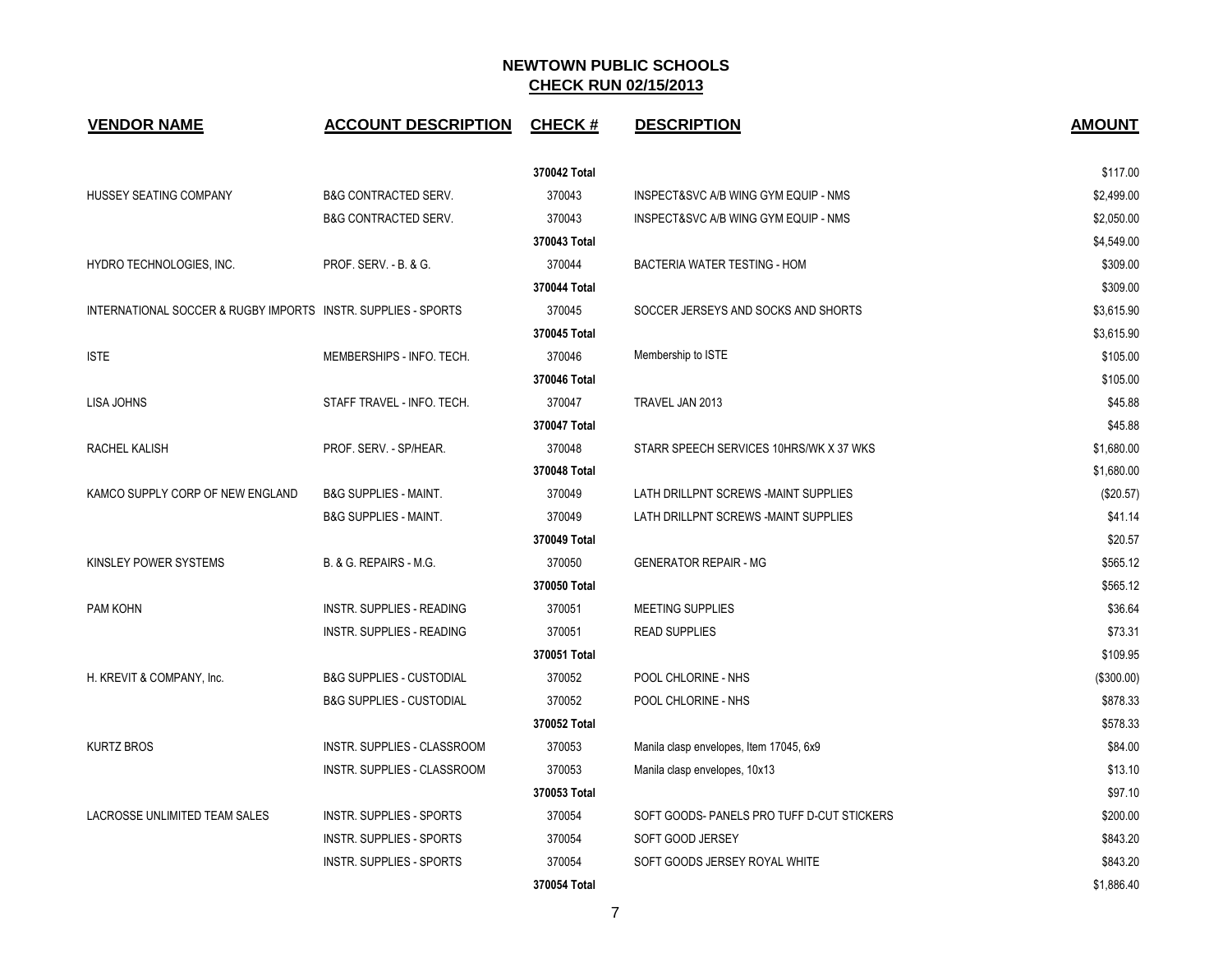| <b>VENDOR NAME</b>              | <b>ACCOUNT DESCRIPTION</b>          | <b>CHECK#</b> | <b>DESCRIPTION</b>                              | <b>AMOUNT</b> |
|---------------------------------|-------------------------------------|---------------|-------------------------------------------------|---------------|
| LEE & LOW BOOKS INC.            | <b>TEXTBOOKS - CLASSROOM</b>        | 370055        | TC Assessment A-K Add-on-Pack, Assessment Books | \$99.99       |
|                                 | <b>TEXTBOOKS - CLASSROOM</b>        | 370055        | Shipping and Handling charges                   | \$5.00        |
|                                 |                                     | 370055 Total  |                                                 | \$104.99      |
| LINDQUIST SECURITY TECHNOLOGIES | B. & G. REPAIRS - S.H.              | 370056        | DOOR / CLOSURE REPAIRS - CHALK HILL             | \$11,095.95   |
|                                 |                                     | 370056 Total  |                                                 | \$11,095.95   |
| DR. ANA PAULA MACHADO           | MEDICAL ADVISOR - HEALTH ADMIN      | 370057        | <b>MEDICAL DIRECTOR</b>                         | \$769.20      |
|                                 |                                     | 370057 Total  |                                                 | \$769.20      |
| MAGNAKLEEN SERVICES LLC         | <b>B&amp;G SUPPLIES - CUSTODIAL</b> | 370058        | MOP / RUG SERVICES - ALL SCHOOLS 2012-2013      | \$18.00       |
|                                 | <b>B&amp;G SUPPLIES - CUSTODIAL</b> | 370058        | MOP / RUG SERVICES - ALL SCHOOLS 2012-2013      | \$102.00      |
|                                 | <b>B&amp;G SUPPLIES - CUSTODIAL</b> | 370058        | MOP / RUG SERVICES - ALL SCHOOLS 2012-2013      | \$74.00       |
|                                 | <b>B&amp;G SUPPLIES - CUSTODIAL</b> | 370058        | MOP / RUG SERVICES - ALL SCHOOLS 2012-2013      | \$166.50      |
|                                 | <b>B&amp;G SUPPLIES - CUSTODIAL</b> | 370058        | MOP / RUG SERVICES - ALL SCHOOLS 2012-2013      | \$48.50       |
|                                 | <b>B&amp;G SUPPLIES - CUSTODIAL</b> | 370058        | MOP / RUG SERVICES - ALL SCHOOLS 2012-2013      | \$19.50       |
|                                 | <b>B&amp;G SUPPLIES - CUSTODIAL</b> | 370058        | MOP / RUG SERVICES - ALL SCHOOLS 2012-2013      | \$18.00       |
| <b>MAGNAKLEEN SERVICES LLC</b>  | <b>B&amp;G SUPPLIES - CUSTODIAL</b> | 370058        | MOP / RUG SERVICES - ALL SCHOOLS 2012-2013      | \$18.00       |
|                                 | <b>B&amp;G SUPPLIES - CUSTODIAL</b> | 370058        | MOP / RUG SERVICES - ALL SCHOOLS 2012-2013      | \$111.00      |
|                                 | <b>B&amp;G SUPPLIES - CUSTODIAL</b> | 370058        | MOP / RUG SERVICES - ALL SCHOOLS 2012-2013      | \$74.00       |
|                                 | <b>B&amp;G SUPPLIES - CUSTODIAL</b> | 370058        | MOP / RUG SERVICES - ALL SCHOOLS 2012-2013      | \$166.50      |
|                                 | <b>B&amp;G SUPPLIES - CUSTODIAL</b> | 370058        | MOP / RUG SERVICES - ALL SCHOOLS 2012-2013      | \$48.50       |
|                                 | <b>B&amp;G SUPPLIES - CUSTODIAL</b> | 370058        | MOP / RUG SERVICES - ALL SCHOOLS 2012-2013      | \$18.00       |
|                                 | <b>B&amp;G SUPPLIES - CUSTODIAL</b> | 370058        | MOP / RUG SERVICES - ALL SCHOOLS 2012-2013      | \$19.50       |
|                                 | <b>B&amp;G SUPPLIES - CUSTODIAL</b> | 370058        | MOP / RUG SERVICES - ALL SCHOOLS 2012-2013      | \$18.00       |
|                                 | <b>B&amp;G SUPPLIES - CUSTODIAL</b> | 370058        | MOP / RUG SERVICES - ALL SCHOOLS 2012-2013      | \$127.50      |
|                                 | <b>B&amp;G SUPPLIES - CUSTODIAL</b> | 370058        | MOP / RUG SERVICES - ALL SCHOOLS 2012-2013      | \$106.20      |
|                                 | <b>B&amp;G SUPPLIES - CUSTODIAL</b> | 370058        | MOP / RUG SERVICES - ALL SCHOOLS 2012-2013      | \$33.80       |
|                                 | <b>B&amp;G SUPPLIES - CUSTODIAL</b> | 370058        | MOP / RUG SERVICES - ALL SCHOOLS 2012-2013      | \$45.45       |
|                                 | <b>B&amp;G SUPPLIES - CUSTODIAL</b> | 370058        | MOP / RUG SERVICES - ALL SCHOOLS 2012-2013      | \$60.65       |
|                                 | <b>B&amp;G SUPPLIES - CUSTODIAL</b> | 370058        | MOP / RUG SERVICES - ALL SCHOOLS 2012-2013      | \$21.50       |
|                                 | <b>B&amp;G SUPPLIES - CUSTODIAL</b> | 370058        | MOP / RUG SERVICES - ALL SCHOOLS 2012-2013      | \$30.65       |
|                                 | <b>B&amp;G SUPPLIES - CUSTODIAL</b> | 370058        | MOP / RUG SERVICES - ALL SCHOOLS 2012-2013      | \$28.25       |
|                                 | <b>B&amp;G SUPPLIES - CUSTODIAL</b> | 370058        | MOP / RUG SERVICES - ALL SCHOOLS 2012-2013      | \$106.20      |
|                                 | <b>B&amp;G SUPPLIES - CUSTODIAL</b> | 370058        | MOP / RUG SERVICES - ALL SCHOOLS 2012-2013      | \$33.80       |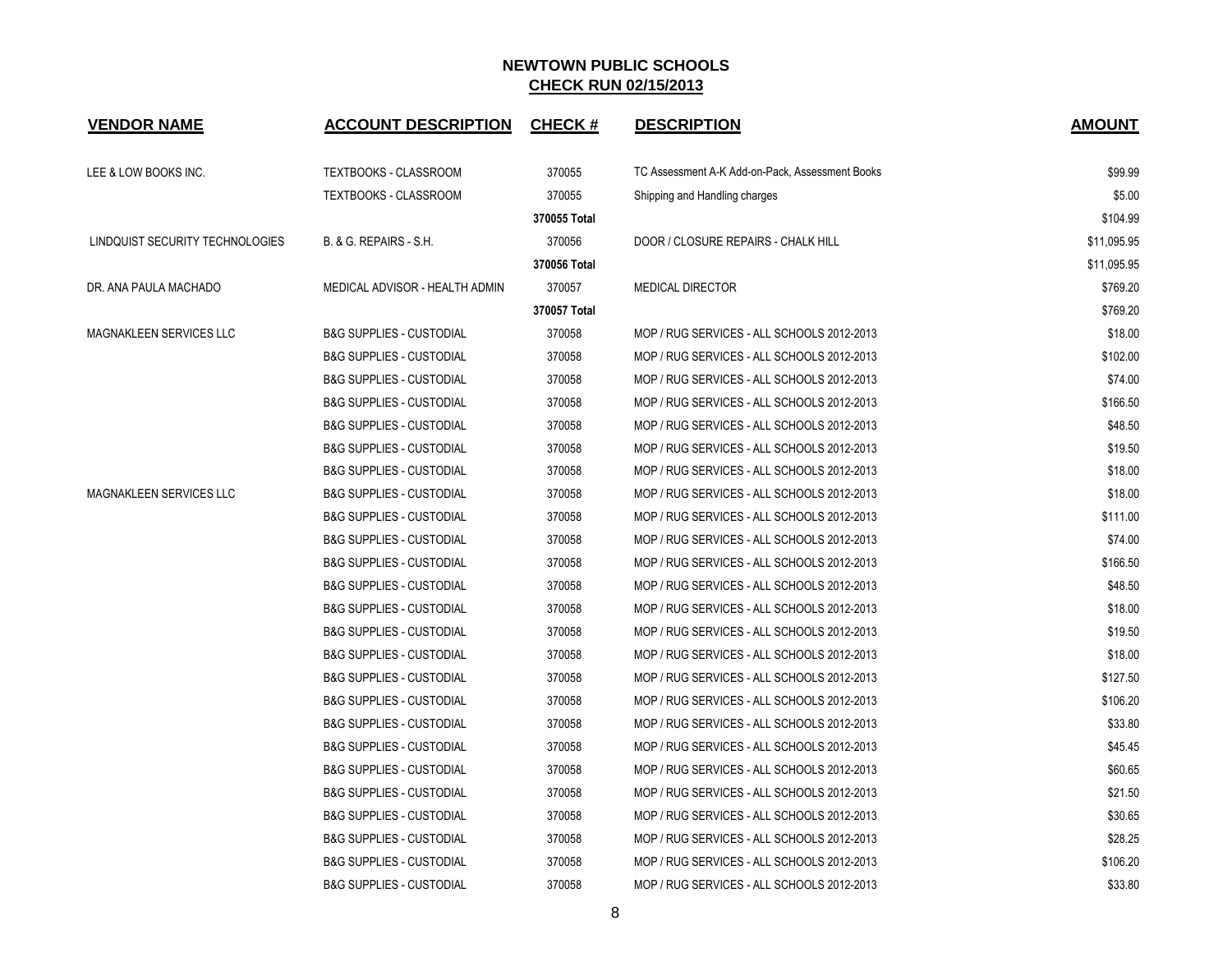| <b>VENDOR NAME</b> | <b>ACCOUNT DESCRIPTION</b>          | <b>CHECK#</b> | <b>DESCRIPTION</b>                                            | <b>AMOUNT</b> |
|--------------------|-------------------------------------|---------------|---------------------------------------------------------------|---------------|
|                    | <b>B&amp;G SUPPLIES - CUSTODIAL</b> | 370058        | MOP / RUG SERVICES - ALL SCHOOLS 2012-2013                    | \$45.45       |
|                    | <b>B&amp;G SUPPLIES - CUSTODIAL</b> | 370058        | MOP / RUG SERVICES - ALL SCHOOLS 2012-2013                    | \$60.65       |
|                    | <b>B&amp;G SUPPLIES - CUSTODIAL</b> | 370058        | MOP / RUG SERVICES - ALL SCHOOLS 2012-2013                    | \$21.50       |
|                    | <b>B&amp;G SUPPLIES - CUSTODIAL</b> | 370058        | MOP / RUG SERVICES - ALL SCHOOLS 2012-2013                    | \$30.65       |
|                    | <b>B&amp;G SUPPLIES - CUSTODIAL</b> | 370058        | MOP / RUG SERVICES - ALL SCHOOLS 2012-2013                    | \$28.25       |
|                    | <b>B&amp;G SUPPLIES - CUSTODIAL</b> | 370058        | MOP / RUG SERVICES - ALL SCHOOLS 2012-2013                    | \$106.20      |
|                    | <b>B&amp;G SUPPLIES - CUSTODIAL</b> | 370058        | MOP / RUG SERVICES - ALL SCHOOLS 2012-2013                    | \$33.80       |
|                    |                                     | 370058 Total  |                                                               | \$1,840.50    |
| W.B. MASON., Inc.  | OFF. SUPPLIES - BUS. SERV.          | 370059        | SUPPLIES 2012/13                                              | \$29.97       |
|                    | OFF. SUPPLIES - BUS. SERV.          | 370059        | SUPPLIES 2012/13                                              | \$428.99      |
|                    | OFF. SUPPLIES - BUS. SERV.          | 370059        | SUPPLIES 2012/13                                              | \$540.32      |
|                    | OFF. SUPPLIES - BUS. SERV.          | 370059        | SUPPLIES 2012/13                                              | $(\$24.00)$   |
|                    | OFF. SUPPLIES - BUS. SERV.          | 370059        | SUPPLIES 2012/13                                              | (\$18.00)     |
|                    | INSTR. SUPPLIES - CLASSROOM         | 370059        | TWO SHELF WIRE UTILITY CART                                   | \$139.99      |
|                    | OFF. SUPPLIES - PUPIL SERV.         | 370059        | SCISSORS FSK94517397WJ                                        | \$19.98       |
|                    | INSTR. SUPPLIES - SP. ED. H.S.      | 370059        | CARTRIDGES HEWQ2612D                                          | \$287.98      |
|                    | EQUIPMENT - DISTRICT FURNITURE      | 370059        | CONF ROOM TABLE - HOM                                         | \$429.00      |
|                    | <b>B&amp;G SUPPLIES - ADMIN.</b>    | 370059        | LANYARDS / WATER / CUPS - MAINT DEPT.                         | \$22.30       |
|                    | <b>B&amp;G SUPPLIES - ADMIN.</b>    | 370059        | LANYARDS / WATER / CUPS - MAINT DEPT.                         | \$14.35       |
|                    | B&G SUPPLIES - ADMIN.               | 370059        | LANYARDS / WATER / CUPS - MAINT DEPT.                         | \$29.96       |
|                    | INSTR. SUPPLIES - SP. ED. H.S.      | 370059        | <b>HEADPHONES DMAX190318</b>                                  | \$99.75       |
|                    | INSTR. SUPPLIES - CLASSROOM         | 370059        | Round Labels AVE-05408, 3/4 inch white                        | \$59.50       |
|                    | INSTR. SUPPLIES - CLASSROOM         | 370059        | White out, BIC-WOTAP10, 10 pack                               | \$39.98       |
|                    | INSTR. SUPPLIES - CLASSROOM         | 370059        | Portfolio, 2 pkt w/ fasteners ESS-57711, box 25, RED          | \$17.99       |
| W.B. MASON., Inc.  | INSTR. SUPPLIES - CLASSROOM         | 370059        | Glue Stix, consortium price, LEO94074                         | \$144.00      |
|                    | INSTR. SUPPLIES - CLASSROOM         | 370059        | Two pocket folders, consortium price, WBM5012500, ast, 25 box | \$70.80       |
|                    | INSTR. SUPPLIES - CLASSROOM         | 370059        | Crayola markers, consortium price, CY0587708, NO Shipping     | \$30.80       |
|                    | INSTR. SUPPLIES - CLASSROOM         | 370059        | POUR OVER DECANTER BLACK HANDLE-WBC GDBK                      | \$32.97       |
|                    | INSTR. SUPPLIES - CLASSROOM         | 370059        | CUP DECANTER ORANGE HANDLE WBC-GDOR                           | \$10.99       |
|                    | INSTR. SUPPLIES - CLASSROOM         | 370059        | BROTHER P-TOUCH LABEL TAPE BRT--TZE231 1/2 SIZE               | \$37.30       |
|                    |                                     | 370059 Total  |                                                               | \$2,444.92    |
| THE MASTER TEACHER | OFF. SUPPLIES - ADMIN.              | 370060        | Lapel pin with card, starfish                                 | \$114.00      |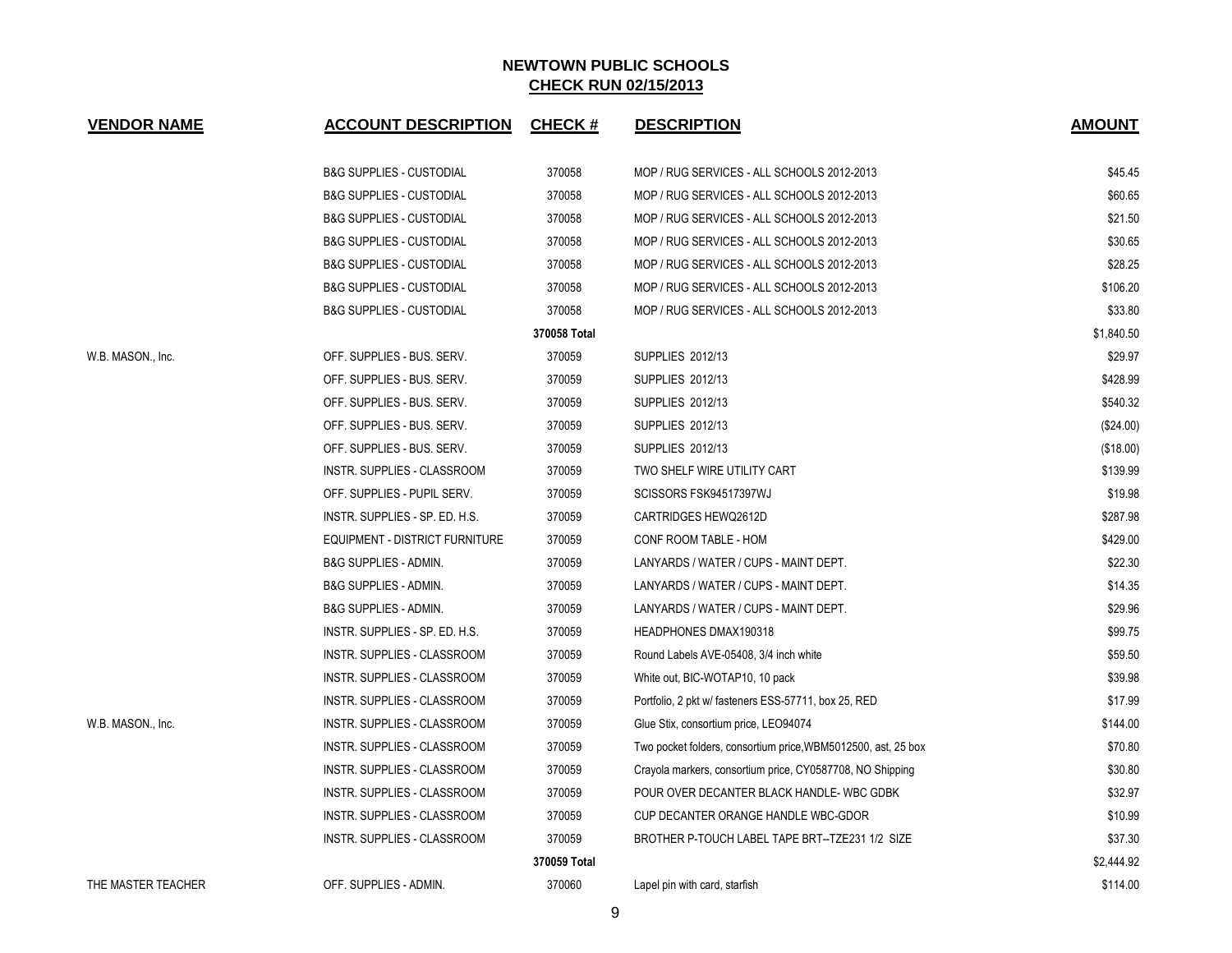| <b>VENDOR NAME</b>                                          | <b>ACCOUNT DESCRIPTION</b>          | <b>CHECK#</b> | <b>DESCRIPTION</b>                                     | <b>AMOUNT</b> |
|-------------------------------------------------------------|-------------------------------------|---------------|--------------------------------------------------------|---------------|
|                                                             | OFF. SUPPLIES - ADMIN.              | 370060        | Shipping charge                                        | \$11.40       |
|                                                             |                                     | 370060 Total  |                                                        | \$125.40      |
| <b>BETTY MCFADDEN</b>                                       | INSTR. SUPPLIES - CLASSROOM         | 370061        | <b>CLASSROOM SUPPLIES</b>                              | \$175.22      |
|                                                             |                                     | 370061 Total  |                                                        | \$175.22      |
| MCGRAW-HILL COMPANIES                                       | <b>INSTR. SUPPLIES - MATH</b>       | 370062        | Everyday Math - Spanish student materials              | \$32.46       |
|                                                             | <b>INSTR. SUPPLIES - MATH</b>       | 370062        | Shipping                                               | \$10.38       |
|                                                             |                                     | 370062 Total  |                                                        | \$42.84       |
| MCKENNEY MECHANICAL CONTRACTORS INC. B. & G. REPAIRS - H.S. |                                     | 370063        | <b>BOILER REPAIR - NHS</b>                             | \$442.40      |
|                                                             |                                     | 370063 Total  |                                                        | \$442.40      |
| WILLIAM B. MEYER INC.                                       | <b>B&amp;G CONTRACTED SERV.</b>     | 370064        | RELOCATION OF SANDY HOOK SCHOOL FROM NEWTOWN TO MONROE | \$46,949.88   |
|                                                             |                                     | 370064 Total  |                                                        | \$46,949.88   |
| MOORE MEDICAL LLC                                           | MEDICAL SUPPLIES - ELEM.            | 370065        | cherry cough drops #98008 - box -30                    | \$56.72       |
|                                                             | MEDICAL SUPPLIES - ELEM.            | 370065        | Black cherry cough drops-#98007                        | \$37.70       |
|                                                             | MEDICAL SUPPLIES - ELEM.            | 370065        | menthol cough drops #98006                             | \$33.60       |
|                                                             | MEDICAL SUPPLIES - ELEM.            | 370065        | 2lb jar cough drops asst. #43090                       | \$45.24       |
|                                                             | MEDICAL SUPPLIES - ELEM.            | 370065        | Cepacol cough drops #66799                             | \$3.97        |
|                                                             | MEDICAL SUPPLIES - ELEM.            | 370065        | Arm Slings #58449 no shipping costs                    | \$14.01       |
|                                                             |                                     | 370065 Total  |                                                        | \$191.24      |
| E. A. MORSE & CO. INC.                                      | <b>B&amp;G SUPPLIES - CUSTODIAL</b> | 370066        | AUTO SCRUBBER REPAIR - CUST REPAIRS                    | \$245.00      |
|                                                             | <b>B&amp;G SUPPLIES - CUSTODIAL</b> | 370066        | AUTO SCRUBBER REPAIR - CUST REPAIRS                    | \$295.84      |
|                                                             |                                     | 370066 Total  |                                                        | \$540.84      |
| MUSIC & ARTS CENTER, INC.                                   | <b>EQUIPMENT - MUSIC</b>            | 370067        | Yamaha Euphonium - 0007919 Free shipping               | \$1,230.60    |
|                                                             |                                     | 370067 Total  |                                                        | \$1,230.60    |
| <b>NASCO</b>                                                | <b>INSTR. SUPPLIES - SCIENCE</b>    | 370068        | Disposable lung mouth tubes, Item SB15812M             | \$48.24       |
|                                                             | <b>INSTR. SUPPLIES - SCIENCE</b>    | 370068        | Single Unit eyewash all station 7, item SB37355M       | \$30.18       |
|                                                             | INSTR. SUPPLIES - SCIENCE           | 370068        | Ti-108 Solar Calculators, item TB17145M                | \$240.13      |
|                                                             | INSTR. SUPPLIES - SCIENCE           | 370068        | Newsprint, 500 sheet ream, 18x24, Item 9700915         | \$58.80       |
|                                                             | INSTR. SUPPLIES - CLASSROOM         | 370068        | Alpha bean bags, SB39752L                              | \$25.08       |
|                                                             | INSTR. SUPPLIES - CLASSROOM         | 370068        | Pacon round table privacy boards, 1507240L             | \$14.41       |
|                                                             | INSTR. SUPPLIES - CLASSROOM         | 370068        | Lang. photo cards (preK), 1506315L                     | \$10.16       |
|                                                             |                                     | 370068 Total  |                                                        | \$427.00      |
| NEW ENGLAND CTR FOR CHILDREN                                | TUITION - OUT-OF-DISTRICT           | 370069        |                                                        | \$14,543.22   |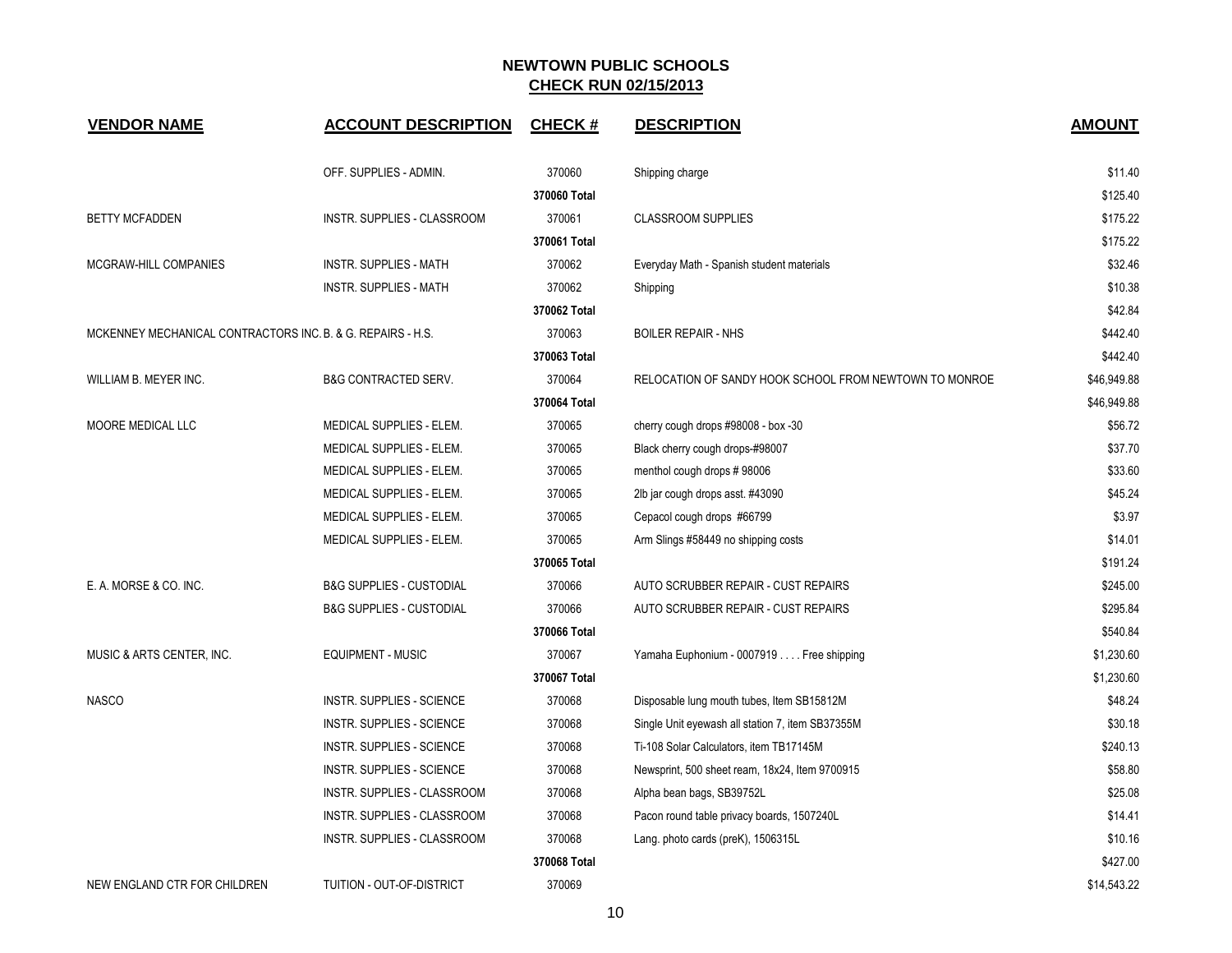| <b>VENDOR NAME</b>         | <b>ACCOUNT DESCRIPTION</b>       | <b>CHECK#</b> | <b>DESCRIPTION</b>               | <b>AMOUNT</b> |
|----------------------------|----------------------------------|---------------|----------------------------------|---------------|
|                            |                                  | 370069 Total  |                                  | \$14,543.22   |
| NEWTOWN BOARD OF EDUCATION | MEDICAL INS. PREMIUMS            | 370070        | LONG TERM DISABILITY             | \$3,094.07    |
|                            | <b>ADMINISTRATION FEES</b>       | 370070        | <b>DENTAL ADMIN</b>              | \$2,795.00    |
|                            | <b>ADMINISTRATION FEES</b>       | 370070        | COBRA ADM FEE                    | \$300.00      |
|                            | <b>ADMINISTRATION FEES</b>       | 370070        | RETIREE ADM FEE JAN 2013         | \$245.00      |
|                            | <b>ADMINISTRATION FEES</b>       | 370070        | CREDIT JULY 2012 KR              | (\$5.00)      |
|                            | LIFE INSURANCE                   | 370070        | <b>AD&amp;D PREMIUM</b>          | \$1,110.90    |
|                            | LIFE INSURANCE                   | 370070        | LIFE PREMIUM                     | \$5,564.50    |
|                            |                                  | 370070 Total  |                                  | \$13,104.47   |
| NEWTOWN CULINARY           | INSTR. SUPPLIES - CLASSROOM      | 370071        | <b>VETERAN DAY ASSEMBLY</b>      | \$750.00      |
|                            | INSTR. SUPPLIES - CLASSROOM      | 370071        | <b>EARLY GRADUATION CEREMONY</b> | \$300.00      |
|                            |                                  | 370071 Total  |                                  | \$1,050.00    |
| NEWTOWN FOOD SERVICE       | OFF. SUPPLIES - SUPER.           | 370072        | <b>LUNCHES</b>                   | \$270.40      |
| NEWTOWN FOOD SERVICE       | OFF. SUPPLIES - SUPER.           | 370072        | <b>BOE MEETING</b>               | \$178.75      |
|                            | OFF. SUPPLIES - SUPER.           | 370072        | <b>LUNCHES</b>                   | \$59.90       |
|                            |                                  | 370072 Total  |                                  | \$509.05      |
| NEWTOWN HARDWARE           | <b>B&amp;G SUPPLIES - MAINT.</b> | 370073        | MAINT. SUPPLIES 2012-2013        | \$10.25       |
|                            | <b>B&amp;G SUPPLIES - MAINT.</b> | 370073        | MAINT. SUPPLIES 2012-2013        | \$39.20       |
|                            | <b>B&amp;G SUPPLIES - MAINT.</b> | 370073        | MAINT. SUPPLIES 2012-2013        | \$18.31       |
|                            | <b>B&amp;G SUPPLIES - MAINT.</b> | 370073        | MAINT. SUPPLIES 2012-2013        | \$4.93        |
|                            | <b>B&amp;G SUPPLIES - MAINT.</b> | 370073        | MAINT. SUPPLIES 2012-2013        | \$1.79        |
|                            | <b>B&amp;G SUPPLIES - MAINT.</b> | 370073        | MAINT. SUPPLIES 2012-2013        | \$19.70       |
|                            | <b>B&amp;G SUPPLIES - MAINT.</b> | 370073        | MAINT. SUPPLIES 2012-2013        | \$108.37      |
|                            | <b>B&amp;G SUPPLIES - MAINT.</b> | 370073        | MAINT. SUPPLIES 2012-2013        | \$3.59        |
|                            | <b>B&amp;G SUPPLIES - MAINT.</b> | 370073        | MAINT. SUPPLIES 2012-2013        | \$8.96        |
|                            | <b>B&amp;G SUPPLIES - MAINT.</b> | 370073        | MAINT. SUPPLIES 2012-2013        | \$227.34      |
|                            | <b>B&amp;G SUPPLIES - MAINT.</b> | 370073        | MAINT. SUPPLIES 2012-2013        | \$49.13       |
|                            | <b>B&amp;G SUPPLIES - MAINT.</b> | 370073        | MAINT. SUPPLIES 2012-2013        | \$6.80        |
|                            | <b>B&amp;G SUPPLIES - MAINT.</b> | 370073        | MAINT. SUPPLIES 2012-2013        | \$22.93       |
|                            | <b>B&amp;G SUPPLIES - MAINT.</b> | 370073        | MAINT. SUPPLIES 2012-2013        | \$30.58       |
|                            | <b>B&amp;G SUPPLIES - MAINT.</b> | 370073        | MAINT. SUPPLIES 2012-2013        | \$22.08       |
|                            | <b>B&amp;G SUPPLIES - MAINT.</b> | 370073        | MAINT. SUPPLIES 2012-2013        | \$9.52        |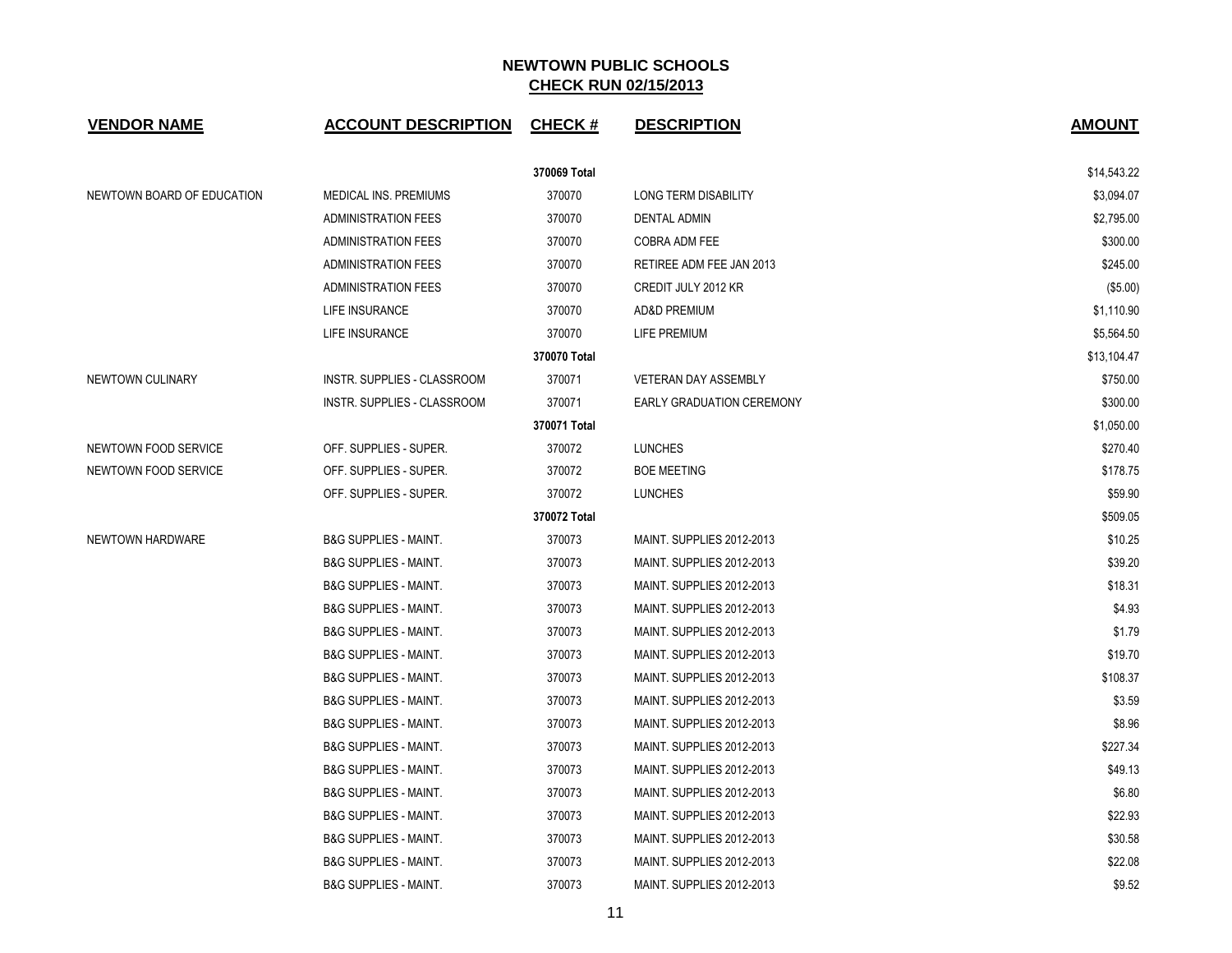| <b>VENDOR NAME</b>                | <b>ACCOUNT DESCRIPTION</b>      | <b>CHECK#</b> | <b>DESCRIPTION</b>                                 | <b>AMOUNT</b> |
|-----------------------------------|---------------------------------|---------------|----------------------------------------------------|---------------|
|                                   |                                 | 370073 Total  |                                                    | \$583.48      |
| NEWTOWN MIDDLE SCHOOL             | CONTRACTED SERV. - SPORTS       | 370074        | For payment of referees and umpires for basketball | \$232.84      |
|                                   | CONTRACTED SERV. - SPORTS       | 370074        | For payment of referees and umpires for basketball | \$232.84      |
|                                   | CONTRACTED SERV. - SPORTS       | 370074        | For payment of referees and umpires for basketball | \$465.68      |
|                                   |                                 | 370074 Total  |                                                    | \$931.36      |
| TOWN OF NEWTOWN                   | <b>DENTAL CLAIMS</b>            | 370075        | DENTAL PAYMENTS 2012-13 SELF-FUNDED                | \$24,911.86   |
|                                   |                                 | 370075 Total  |                                                    | \$24,911.86   |
| NEWTOWN YOUTH AND FAMILY SERVICES | CONTRACTED SERV. - CLASSROOM    | 370077        | 2012/13 HOMEWORK CLUB NMS                          | \$5,000.00    |
|                                   |                                 | 370077 Total  |                                                    | \$5,000.00    |
|                                   | PROF. SERV. - SUBSTANCE ABUSE   | 370076        | SUBSTANCE ABUSE COUNSELOR                          | \$12,397.73   |
|                                   |                                 | 370076 Total  |                                                    | \$12,397.73   |
| OKAPI EDUCATIONAL PUBLISHING INC  | TEXTBOOKS - CLASSROOM           | 370078        | Nonfiction to support CCSS,                        | \$3,780.05    |
|                                   | <b>TEXTBOOKS - CLASSROOM</b>    | 370078        | Shipping and Handling charges                      | \$151.20      |
|                                   |                                 | 370078 Total  |                                                    | \$3,931.25    |
| ON-SITE SHREDDING                 | CONTRACTED SERV. - BUS. SERV.   | 370079        | SHREDDING SERVICES AT CENTRAL OFFICE               | \$35.00       |
|                                   |                                 | 370079 Total  |                                                    | \$35.00       |
| OTIS ELEVATOR COMPANY             | <b>B&amp;G CONTRACTED SERV.</b> | 370080        | ELEVATOR SERVICE CONTRACT - HAWL / RIS (2012-2013) | \$252.80      |
|                                   | <b>B&amp;G CONTRACTED SERV.</b> | 370080        | ELEVATOR SERVICE CONTRACT - HAWL / RIS (2012-2013) | \$795.18      |
|                                   |                                 | 370080 Total  |                                                    | \$1,047.98    |
| PCM-G                             | REPAIRS - INFO. TECH.           | 370081        | 250GB Caviar SATA HD 7200 RPM - Part No. 8220697   | \$239.80      |
|                                   | INSTR. SUPPLIES - CLASSROOM     | 370081        | Toner Order 2013 (See Attached)                    | \$1,158.00    |
|                                   |                                 | 370081 Total  |                                                    | \$1,397.80    |
| J.W. PEPPER & SON INC.            | INSTR. SUPPLIES - MUSIC         | 370082        | Sheet Music, SEE ATTACHED                          | \$62.60       |
|                                   | <b>INSTR. SUPPLIES - MUSIC</b>  | 370082        | Shipping/Handling                                  | \$10.99       |
|                                   | INSTR. SUPPLIES - MUSIC         | 370082        | FEELING VOCAL SOLO                                 | \$60.99       |
|                                   | INSTR. SUPPLIES - MUSIC         | 370082        | <b>ISLAND VACATION PERCUSSION ENSEMBLE</b>         | \$43.99       |
|                                   | <b>INSTR. SUPPLIES - MUSIC</b>  | 370082        | ARABESQUE                                          | \$139.99      |
|                                   |                                 | 370082 Total  |                                                    | \$318.56      |
| PERKINS SCHOOL FOR THE BLIND      | TUITION - OUT-OF-DISTRICT       | 370083        |                                                    | \$22,323.21   |
|                                   |                                 | 370083 Total  |                                                    | \$22,323.21   |
| PETE'S TIRE BARNS INC.            | <b>REPAIRS - MAINT.</b>         | 370084        | TIRES FOR MAINT VEHICLE NT58                       | \$191.82      |
|                                   | <b>REPAIRS - MAINT.</b>         | 370084        | TIRES FOR MAINT VEHICLE NT58                       | \$196.70      |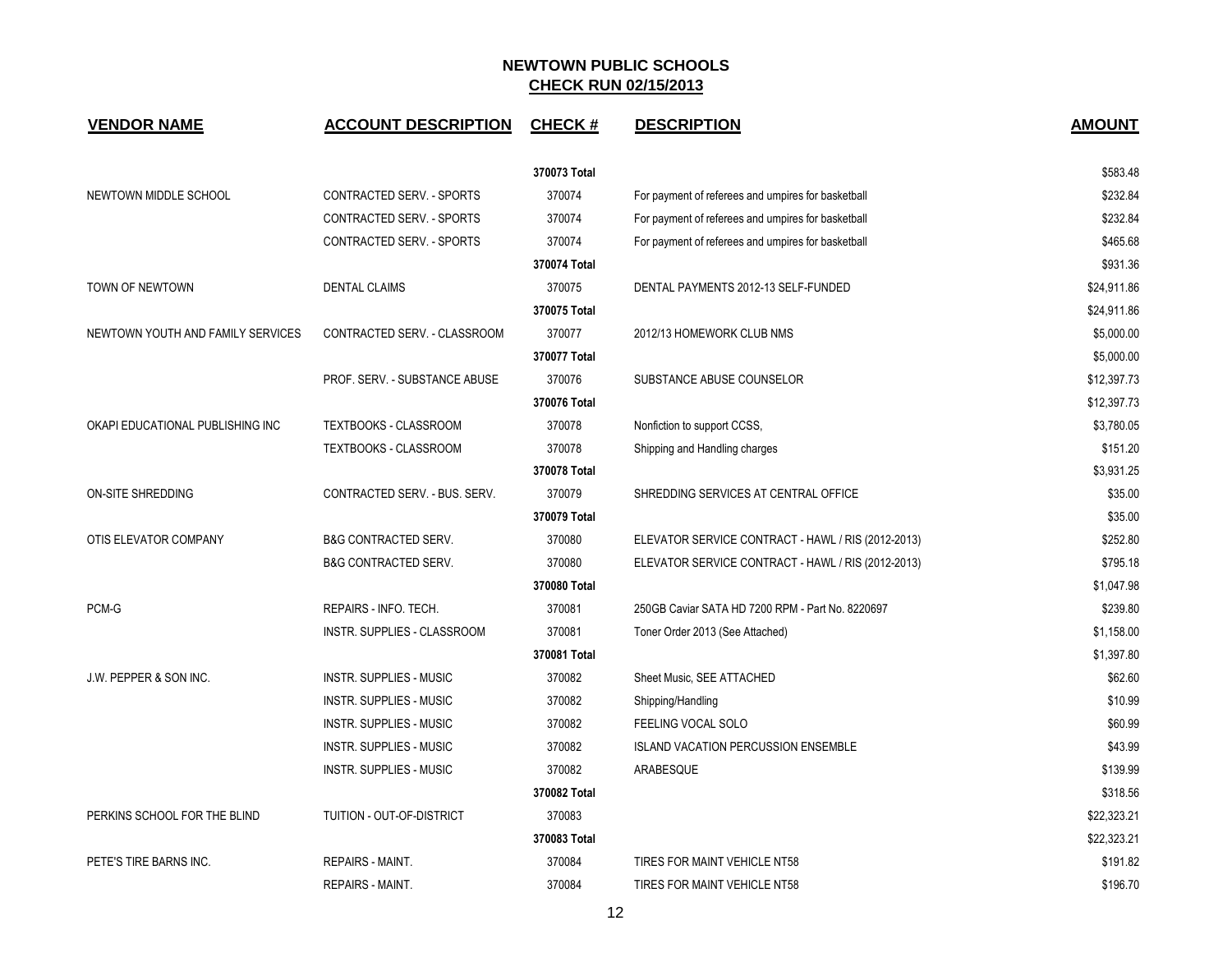| <b>VENDOR NAME</b>      | <b>ACCOUNT DESCRIPTION</b>       | <b>CHECK#</b> | <b>DESCRIPTION</b>                                  | <b>AMOUNT</b> |
|-------------------------|----------------------------------|---------------|-----------------------------------------------------|---------------|
|                         |                                  | 370084 Total  |                                                     | \$388.52      |
| PETTY CASH              | OFF. SUPPLIES - PUPIL SERV.      | 370085        | PETTY CASH                                          | \$170.98      |
|                         | INSTR. SUPPLIES - SP. ED. PREK-8 | 370085        | PETTY CASH                                          | \$69.99       |
|                         |                                  | 370085 Total  |                                                     | \$240.97      |
| PETTY CASH - PRESCH HS  | INSTR. SUPPLIES - SP. ED. PREK-8 | 370086        | PETTY CASH                                          | \$398.42      |
|                         |                                  | 370086 Total  |                                                     | \$398.42      |
| PYRAMID SCHOOL PRODUCTS | INSTR. SUPPLIES - CLASSROOM      | 370087        | Crayola chisel Tip Dry Erase markers, Item 3544913. | \$432.00      |
|                         | INSTR. SUPPLIES - CLASSROOM      | 370087        | Dry Erase pen style markers, Item San 86001         | \$315.00      |
|                         | INSTR. SUPPLIES - CLASSROOM      | 370087        | Shipping                                            | \$25.00       |
|                         |                                  | 370087 Total  |                                                     | \$772.00      |
| REALLY GOOD STUFF INC.  | INSTR. SUPPLIES - CLASSROOM      | 370088        | EZ read plastic letter sets #301705                 | \$35.96       |
|                         | INSTR. SUPPLIES - CLASSROOM      | 370088        | Crayola Triangular Crayon Sets #160194              | \$52.56       |
|                         | INSTR. SUPPLIES - CLASSROOM      | 370088        | Toobaloos #305292 set of 12                         | \$54.89       |
|                         | INSTR. SUPPLIES - CLASSROOM      | 370088        | Toobaloo bag, set of 12 #303310                     | \$3.99        |
|                         | INSTR. SUPPLIES - CLASSROOM      | 370088        | Dry erase storage center, #154295                   | \$21.95       |
|                         | INSTR. SUPPLIES - CLASSROOM      | 370088        | Shipping/handling                                   | \$22.02       |
|                         |                                  | 370088 Total  |                                                     | \$191.37      |
| <b>BARBARA REILLY</b>   | MEMBERSHIPS - ELEM.              | 370089        | <b>NURSE LICENSE</b>                                | \$100.00      |
|                         |                                  | 370089 Total  |                                                     | \$100.00      |
| DR. JANET ROBINSON      | STAFF TRAVEL - SUPER.            | 370090        | MONTHLY TRAVEL 2012/13                              | \$400.00      |
|                         |                                  | 370090 Total  |                                                     | \$400.00      |
| <b>NELSON M. SANTOS</b> | STAFF TRAVEL - INFO. TECH.       | 370091        | TRAVEL DEC 2012                                     | \$65.93       |
|                         | STAFF TRAVEL - INFO. TECH.       | 370091        | TRAVEL JAN 2013                                     | \$70.40       |
|                         |                                  | 370091 Total  |                                                     | \$136.33      |
| SARDONE BUILDERS INC.   | <b>EMERGENCY REPAIRS - S.H.</b>  | 370092        | RENOVATION WORK - CHALK HILL                        | \$7,462.50    |
|                         |                                  | 370092 Total  |                                                     | \$7,462.50    |
| SCHOLASTIC INC          | <b>INSTR. SUPPLIES - SCIENCE</b> | 370093        | Super science Magazine                              | \$2,096.50    |
|                         | INSTR. SUPPLIES - SCIENCE        | 370093        | Shipping                                            | \$209.65      |
|                         | <b>INSTR. SUPPLIES - READING</b> | 370093        | Junior Scholastic Magazine - includes shipping      | \$4,749.38    |
|                         |                                  | 370093 Total  |                                                     | \$7,055.53    |
| SCHOOL OUTFITTERS LLC   | INSTR. SUPPLIES - CLASSROOM      | 370094        | Franklin Magnetic dry erase board 3 x 2, NOR-7203   | \$48.88       |
|                         | INSTR. SUPPLIES - CLASSROOM      | 370094        | Shipping/handling                                   | \$11.72       |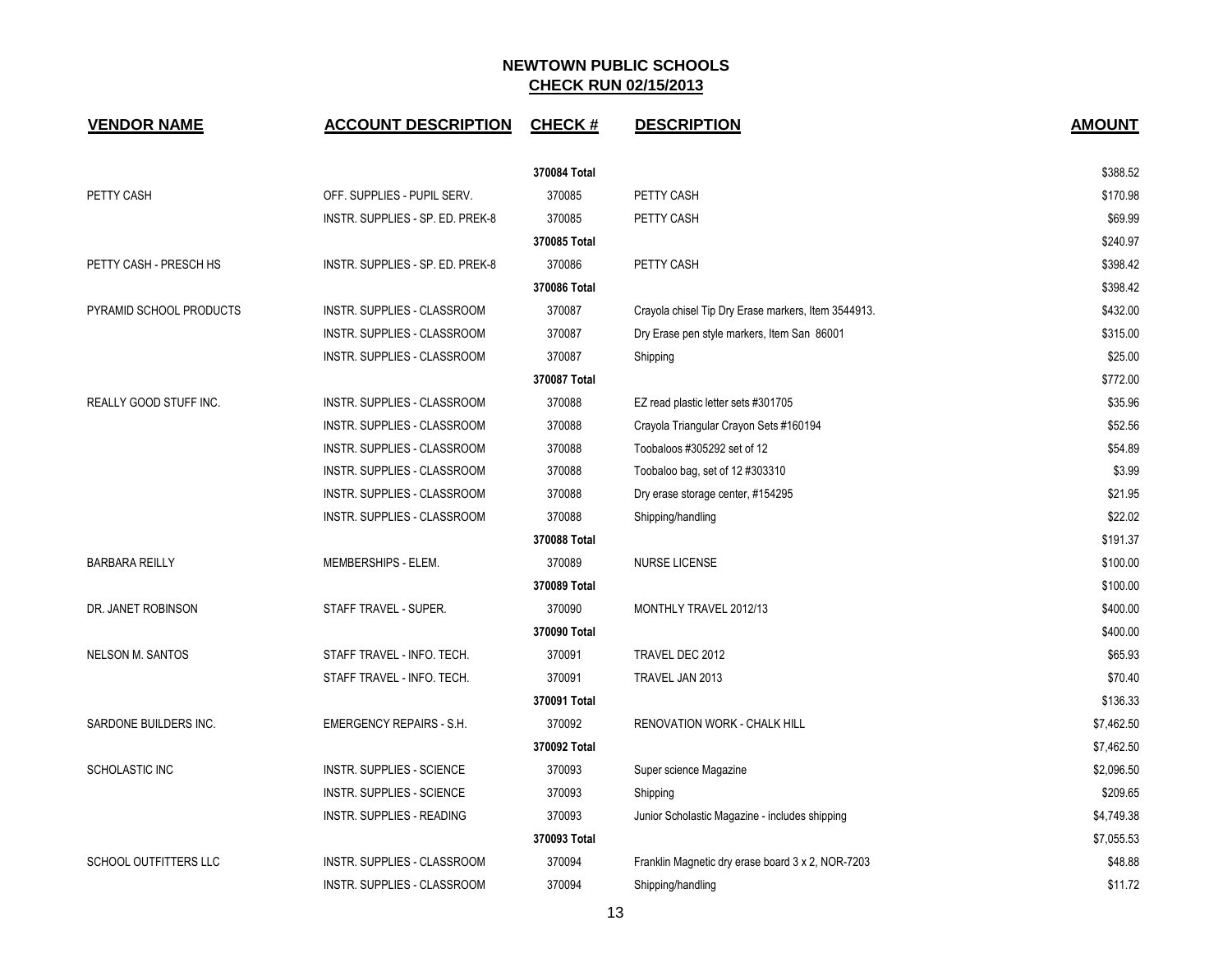| <b>VENDOR NAME</b>             | <b>ACCOUNT DESCRIPTION</b>          | <b>CHECK#</b> | <b>DESCRIPTION</b>                                               | <b>AMOUNT</b> |
|--------------------------------|-------------------------------------|---------------|------------------------------------------------------------------|---------------|
|                                |                                     | 370094 Total  |                                                                  | \$60.60       |
| <b>SCHOOL SPECIALTY</b>        | <b>SUPPLIES - LIBRARY</b>           | 370095        | 9-402353-030 8ct. Assorted Sharpie Chisel Tip Permanent markers. | \$5.98        |
|                                | <b>SUPPLIES - LIBRARY</b>           | 370095        | 9-079504-030 DZ Black Sharpie King Size Permanent markers.       | \$17.93       |
|                                | <b>SUPPLIES - LIBRARY</b>           | 370095        | 9-040551-030 Post-It Note 3x3 Yellow 100 sheet pad.              | \$15.20       |
|                                | <b>SUPPLIES - LIBRARY</b>           | 370095        | 9-040554-030 Post-It Note 3x5 Yellow 100 sheet pad.              | \$36.60       |
|                                | <b>SUPPLIES - LIBRARY</b>           | 370095        | 9-090165-030 12-PK Energizer AAA batteries.                      | \$15.50       |
|                                |                                     | 370095 Total  |                                                                  | \$91.21       |
| J.A. SEXAUER                   | B. & G. REPAIRS - S.H.              | 370096        | PLUMBING RENO WORK - CHALK HILL                                  | \$1,448.32    |
|                                |                                     | 370096 Total  |                                                                  | \$1,448.32    |
| SHAR PRODUCTS CO.              | <b>INSTR. SUPPLIES - MUSIC</b>      | 370097        | Music supplies  See attached Free shipping                       | \$58.01       |
|                                |                                     | 370097 Total  |                                                                  | \$58.01       |
| CAROL CARDILLO SKOLAS          | <b>INSTR. SUPPLIES - ART</b>        | 370098        | <b>SUPPLIES</b>                                                  | \$10.87       |
|                                |                                     | 370098 Total  |                                                                  | \$10.87       |
| SOUTHBURY PRINTING CENTRE, INC | OFF. SUPPLIES - ADMIN.              | 370099        | Various Nameplates - see attached Free shipping                  | \$97.60       |
|                                | PRINTING - STAFF DEVELOP.           | 370099        | 250 Envelopes for Thank You notes                                | \$63.50       |
|                                |                                     | 370099 Total  |                                                                  | \$161.10      |
| THE SPEECH ACADEMY             | TUITION - OUT-OF-DISTRICT           | 370100        |                                                                  | \$10,500.00   |
|                                | TUITION - OUT-OF-DISTRICT           | 370100        |                                                                  | \$10,500.00   |
|                                |                                     | 370100 Total  |                                                                  | \$21,000.00   |
| <b>GEORGE ANDY SPENCER</b>     | <b>B&amp;G SUPPLIES - CUSTODIAL</b> | 370101        | SHOE'S (30509)                                                   | \$100.00      |
|                                |                                     | 370101 Total  |                                                                  | \$100.00      |
| STADIUM SYSTEM, INC.           | INSTR. SUPPLIES - SPORTS            | 370102        | SPAULDING SBI FOOTBALLS                                          | \$118.00      |
|                                | INSTR. SUPPLIES - SPORTS            | 370102        | PRACTICE JERSEYS                                                 | \$100.00      |
|                                | INSTR. SUPPLIES - SPORTS            | 370102        | <b>KNEE PADS</b>                                                 | \$128.00      |
|                                | INSTR. SUPPLIES - SPORTS            | 370102        | PRACTICE JERSEYS AND PANTS                                       | \$781.36      |
|                                | INSTR. SUPPLIES - SPORTS            | 370102        | TEXAS TECH PANTS EMBROIDERED LOGO                                | \$6,296.70    |
|                                |                                     | 370102 Total  |                                                                  | \$7,424.06    |
| STAPLES ADVANTAGE              | INSTR. SUPPLIES - INFO. TECH.       | 370103        | Supplies for Tech - Cd s thumb drive, DVD etc.                   | \$64.98       |
|                                | <b>INSTR. SUPPLIES - MATH</b>       | 370103        | TWIN PAK PRINTER CARTRIDGE - CE505D                              | \$488.97      |
|                                | <b>INSTR. SUPPLIES - MATH</b>       | 370103        | BIC MATIC GRIP MECHANICAL PENCILS-41174                          | \$115.32      |
|                                |                                     | 370103 Total  |                                                                  | \$669.27      |
| SUNDANCE/NEWBRIDGE             | <b>TEXTBOOKS - CLASSROOM</b>        | 370104        | Nonfiction to support CCSS, Grs. 1st & 2nd,                      | \$1,580.80    |